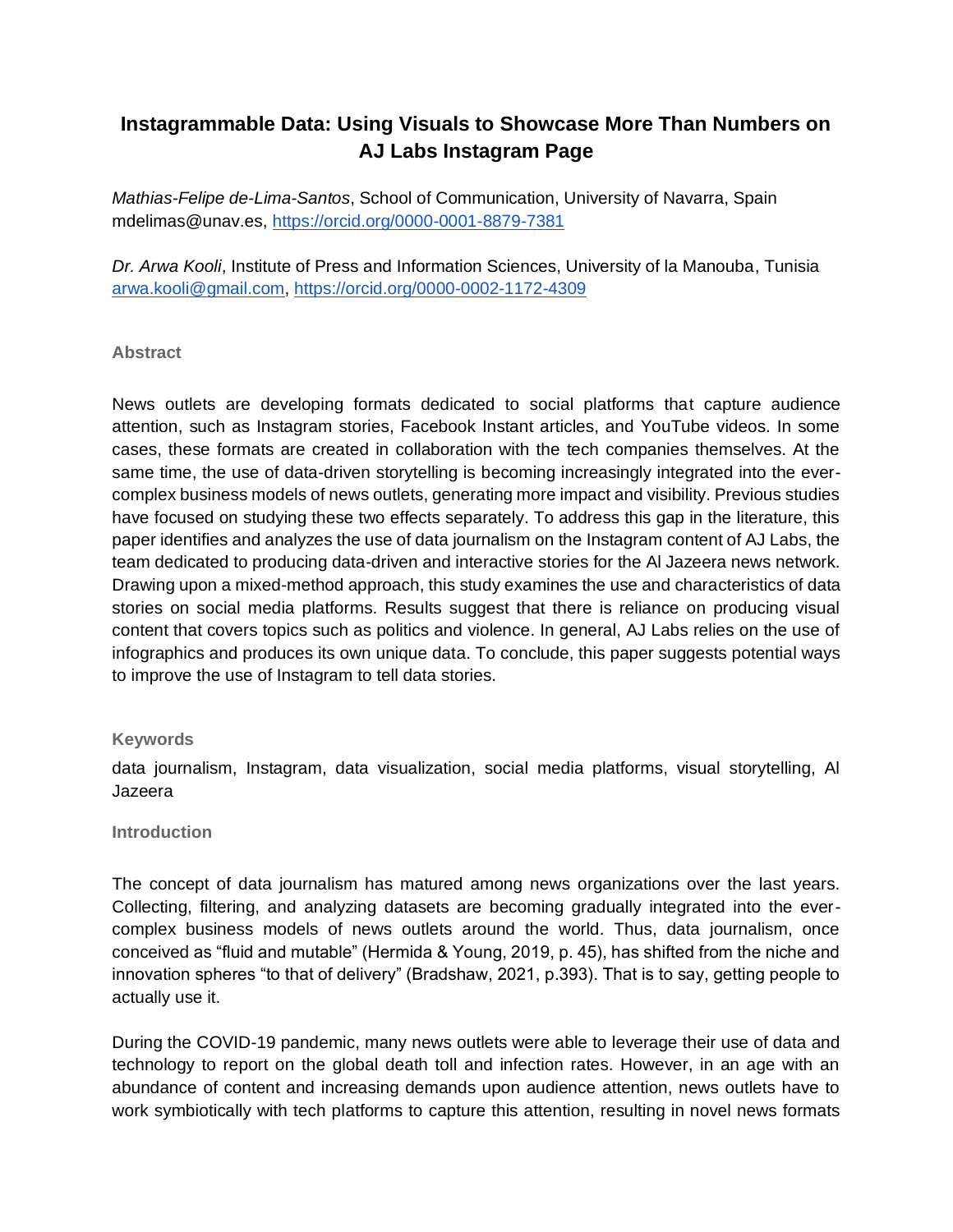such as Facebook Instant articles and YouTube videos. Thus, we can contend that the attention economy has affected news production and consumption (Myllylahti, 2020), leading practitioners to incorporate these platforms as part of the news routine.

Social media platforms have given opportunities to media outlets to reach broader audiences and engage with them more dynamically (Bucher & Helmond, 2018). Additionally, the advent of communication technologies has enabled the transmission of cultural ideas across borders, which has undoubtedly contributed to bridging the gap between media organizations and audiences. These platforms have also brought challenges and revealed the weaknesses in the business models of the media companies (Karlsson, 2011). Overall, these changes require a distinct logic of news production and consumption that the news media industry was used to but publishers are still struggling to follow up the issue (Sacco & Bossio, 2017).

As far as we know, no previous research has investigated the use of data journalism in social media platforms, especially on Instagram. The purpose of this study is to investigate how a particular social media platform (Instagram) has been incorporated by Al Jazeera (AJ), an important news network in the Arab region. Furthermore, AJ produces content directed toward the citizens of the Global South, where there is a substantial audience for mobile news (Zayani, 2021). In addition, AJ provides services beyond the Arabic language, relying on English to serve wider audiences.

Several studies have focused on studying data journalism from a Western perspective (Knight, 2015; Mutsvairo, 2019; Stalph, 2018; Zamith, 2019), but these studies tend to be limited to a few countries (Appelgren et al., 2019). Conversely, the Arab region has received little attention despite the important data-driven endeavors that have continuously developed in the region, such as InfoTimes (Egypt) and Al Jazeera (Qatar). Previous studies have indicated that journalism in the Arab region is emotive, which challenges the development of evidence-based reporting (Bebawi, 2019). Furthermore, the access to information is marginal in the Arab region due to the lack of an open data culture and freedom of information laws—except for Lebanon, Morocco, Sudan, Tunisia, Yemen, and Jordan (Lewis & Nashmi, 2019; Salimi, 2019). Despite being an outlier, Al Jazeera suffers from similar challenges to its peers in the Arab region (Lewis & Nashmi, 2019), such as the lack of open data. This makes AJ an interesting case study.

Drawing on a literature review of data journalism and social media platforms, this study aims to understand how Instagram can be more than just an afterthought for data journalism. Following a mixed-method approach that combines content analysis and semi-structured interviews with members of AJ Labs (Al Jazeera's data and interactive team) and their collaborators, we propose to answer the following research questions:

**RQ1**: What are the features of AJ Labs' data stories on Instagram?

**RQ2**: How does AJ Labs use Instagram's affordances to visualize data?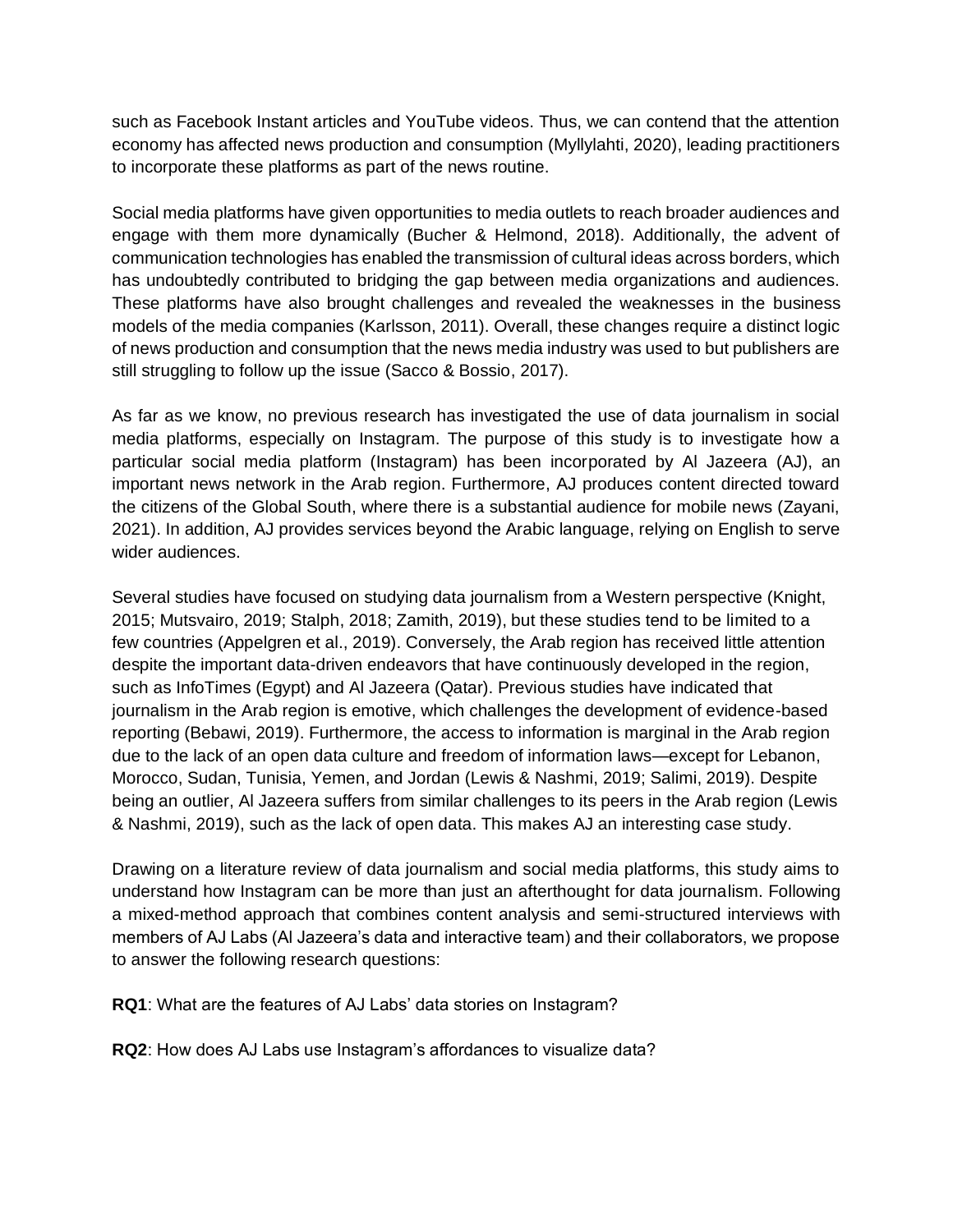**RQ3**: To what extent does AJ Labs abide by the norms and routines of data journalism put forward by Western literature to produce data-driven content for Instagram? In what manner is AJ Labs able to develop different (i.e., its own) practices and routines?

**RQ4**: How can Instagram be used to drive data narratives and become more than a tool to promote web-based data journalism content?

This project aims to understand how AJ Labs is creating data stories for Instagram, one of the most popular contemporary platforms for visual content (Vázquez-Herrero et al., 2019). Additionally, this study explores ways to attract audiences and make data stories more accessible and understandable to the public. The article concludes by examining several implications of this approach and proposing new better ways to take advantage of Instagram's technological affordances, that is, for "understanding and analysing social media interfaces and the relations between technology and its users" (Bucher & Helmond, 2018, p. 235).

# **Theoretical background**

#### *Platforms: a symbiotic relationship with news media*

Since the advent of the internet and its proliferation through mobile, journalism has increasingly become entangled with the platform ecosystem. This means that digital technologies have lowered the barriers for the public to access information, thereby facilitating distribution and enabling more users to consume media content (Rifkin, 2014). In part, this can be attributed to the rise of social network sites (SNSs), which provided mechanisms for users to exchange information and learn from each other. This emerging media ecology has changed users' roles from passive consumers of information to active "produsers" (Bruns, 2018) that contribute to produce news stories. This forced a change in the pattern of production across the industry, which moved away from a one-to-many model toward a many-to-many approach (Belair-Gagnon et al., 2019). Media outlets no longer exclusively produce news for the masses, and this shift requires new forms of communicating and engaging with the public.

Over time, SNSs have evolved from purely personal use to commercial use, exploiting users' data as part of their business models (Evens & Van Damme, 2016). In parallel, users have embraced mobile as the primary way to access the internet in recent years (Dunaway et al., 2018). These online social networks evolved alongside the rise in mobile devices, seizing new affordances and possibilities to engage users. Thus, SNSs quickly developed into platforms that offer many more services than only connecting people, but each social media platform has different affordances that impact how users interact and engage in different ways; that is, "each platform is adopted by somewhat different communities for different purposes, developing community-specific norms and conventional practices" (Yarchi et al., 2021, p. 103). In general, these affordances can be understood as material artifacts such as media technologies that allow people to interact with social media platforms (Bucher & Helmond, 2018).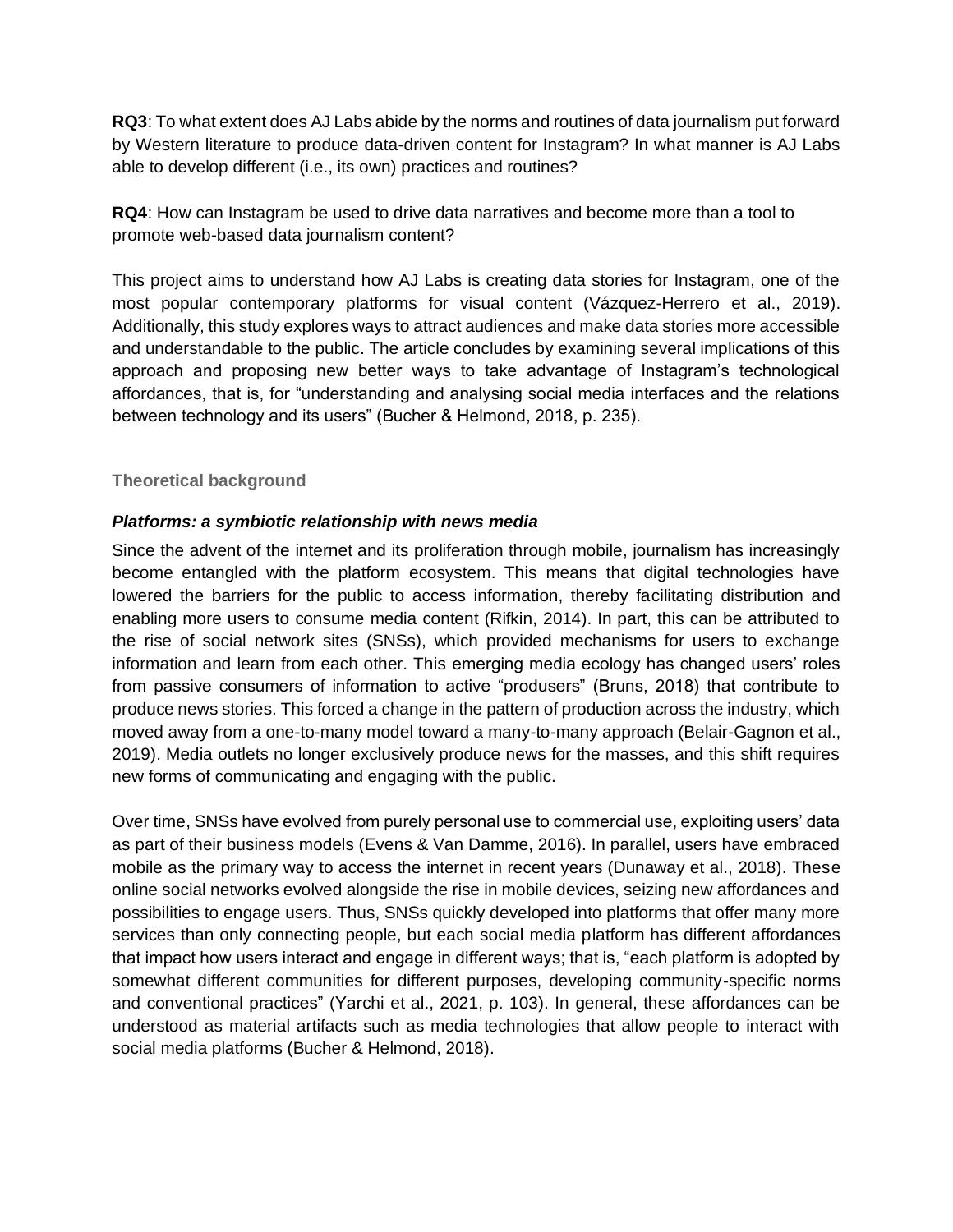To cope with this new ecosystem, news media outlets had to adapt their business models to these new parameters while simultaneously dealing with a steadily shrinking advertisement revenue which was lost to these platforms and the big tech companies behind them (Myllylahti, 2018). Concurrently, news media organizations had to bring their content to social media platforms, which have a "monopoly over their audiences and their audiences' attention" (Myllylahti, 2020, p. 569). News organizations were forced to adopt a mobile-first approach (Westlund, 2013) while modifying the reporting formats to bring new journalistic outputs to social media platforms.

News organizations' presence on these platforms is important not only to promote content and increase the traffic to news portals (Sacco & Bossio, 2017) but also as a new form to reach, communicate, interact, and engage with different audiences (Holton & Lewis, 2011). People are searching for short up-to-date news stories presented in innovative formats in these settings (Vázquez-Herrero et al., 2019). Despite these users looking for the same type of content, each platform has its own audience. Social media platforms like Twitter and Facebook have older user bases compared to Instagram, which has a younger audience (in general, 30 and under) (Li et al., 2021). For some news organizations, Instagram is a tool to interact with sources, share stories and content, or bring behind-the-scenes information to the public, while others use it to enhance the brand's visibility and interaction with young audiences (Vázquez-Herrero et al., 2019). This can be partly explained because of the reliance on media platforms and mobile devices by the majority of young users to consume news content (Boczkowski & Anderson, 2017). In this sense, news outlets embraced more interactive, mobile-friendly, and visually enhanced content as a way to gain audience attention.

Therefore, these platforms require different "know-how" on the part of media outlets to better understand and engage with the public (Larrondo et al., 2017). For example, Al Jazeera launched AJ+ in 2014 to produce content that primarily targeted the "young 'mobile-first' generation of intensively connected users whose communication and social habits revolve around mobile technology" (Zayani, 2021, p. 32). In doing so, AJ+ was built to embed mobile features and attributes in the content design itself, aiming to "build audiences directly on social media and across various platforms" (Zayani, 2021, p. 32). The initiative embraced specific mobile-friendly formats and adopted a multi-platform approach to gain audience attention through short videos and GIFs. Similarly, there are a few pieces that relied on "visual explainers that use statistics and data visualization to present issues in a dynamic way" (Zayani, 2021, p. 32). Thus, Al Jazeera brings an important discussion of the role of data storytelling in other platforms.

#### *Data journalism: a fluid and mutable practice*

The reliance on data in journalism is not new. Investigative journalism relied on the analysis of computer records and government databases to bring checks and balances to established centers of power, ensuring the difficult equilibrium that forms the core of democracy (Coddington, 2015). Thus, "statistics have long been a staple of daily news" (Nguyen & Lugo-Ocando, 2016, p. 4). In fact, the evolution of computer-assisted reporting to data journalism is much related to the availability of data and the low-cost technologies, which brought a new level of scrutiny to journalists (Coddington, 2015). Data journalism brought us the promise of more transparency (S.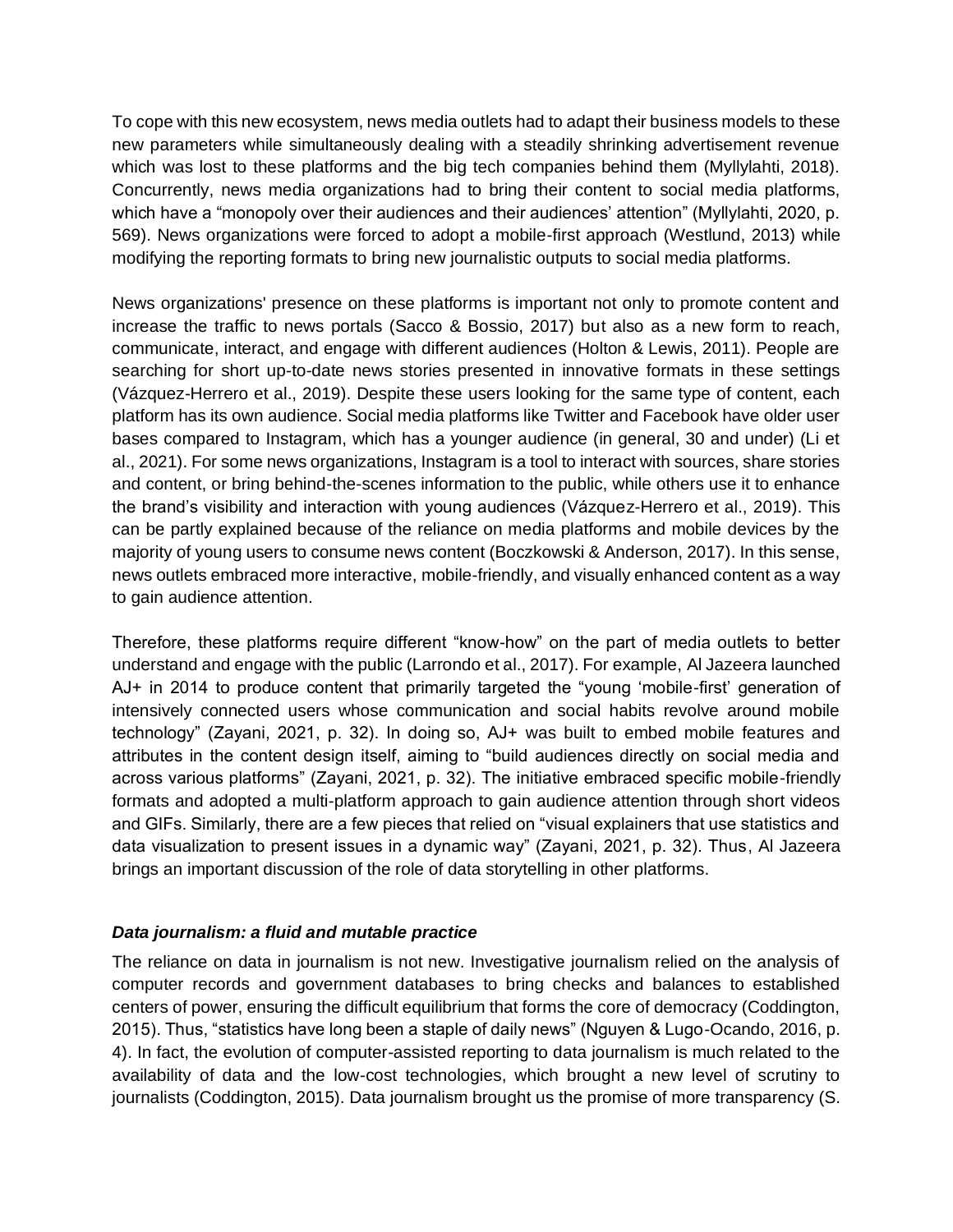C. Lewis & Westlund, 2015), interactivity (Appelgren, 2018), and greater diversity of content. With its natural evolution as a fluid and mutable practice, there is no generally accepted definition of data journalism (Loosen et al., 2017). However, data stories that contain "a substantial element of data or visualisation [sic]" (Knight, 2015, p. 59) or present quantitative elements along with visual representation (Zamith, 2019) are usually defined as data journalism.

The growing body of the data journalism literature focuses on award-winning journalistic pieces, which neither represent the day-to-day data journalism nor the daily content consumed by the public. Aiming to expand this discussion, Stalph (2018) developed an analytic framework to examine daily data stories of four elite news organizations: *Zeit Online*, *Spiegel Online*, *The Guardian,* and *Neue Zürcher Zeitung*. For this, he defined four dimensions of daily data journalism that include formal characteristics, data visualizations, data sources, and form and content. Stalph (2018) showed that daily data journalism predominantly covers political topics and more than three-quarters of all cases contain both discrete text and visualization components. Additionally, these visualizations were restricted to two items on average, with every third being a bar chart. Stalph (2018) also cast a spotlight on issues of pre-processed public data as "[e]very fourth visualisation [sic] explicitly indicates governmental bodies as the data source and every fourth story uses at least one governmental data source" (Stalph, 2018, p. 1348).

A more recent study brought this discussion to the United States. Zamith (2019) argued that general data journalism still has a long way to develop, as the data stories consist of simple visualizations and analyses. In his perspective, the technological opportunities of online journalism are still restricted, as most articles he surveyed did not include interactive elements or included quite limited interactivity. In line with Stalph (2018), Zamith (2019) found that the data sources came from governmental bodies; hence, most of the stories also covered policy and political topics.

Similarly, Knight (2015) conducted a content analysis of the UK national papers. Her findings led to the conclusion that data stories covering social issues were the most common. Moreover, there was a strong prevalence of visual impact through infographics, charts, and maps. In the UK national papers, the data sources included governments, research institutes, and pan-national organizations. Knight (2015) pointed out that there was an evolution of data journalism from print to digital, which offers more options, such as multimedia content, interactivity, searchability, and sharing.

Scholarly literature has not shown favorable results concerning open data principles and policies (Bebawi, 2019). In general, journalists face problems with information being provided in formats that are not machine-readable, such as printed documents or PDF format, which demands considerable time and effort to use sophisticated recognition capabilities to extract data from them. These advanced computational methods are not always common in journalists from the Arab region (Fahmy & Attia, 2021). Similarly, prior studies also pointed out that elite outlets did little original data collection (Knight, 2015; Stalph, 2018), hampering the ability to produce data stories.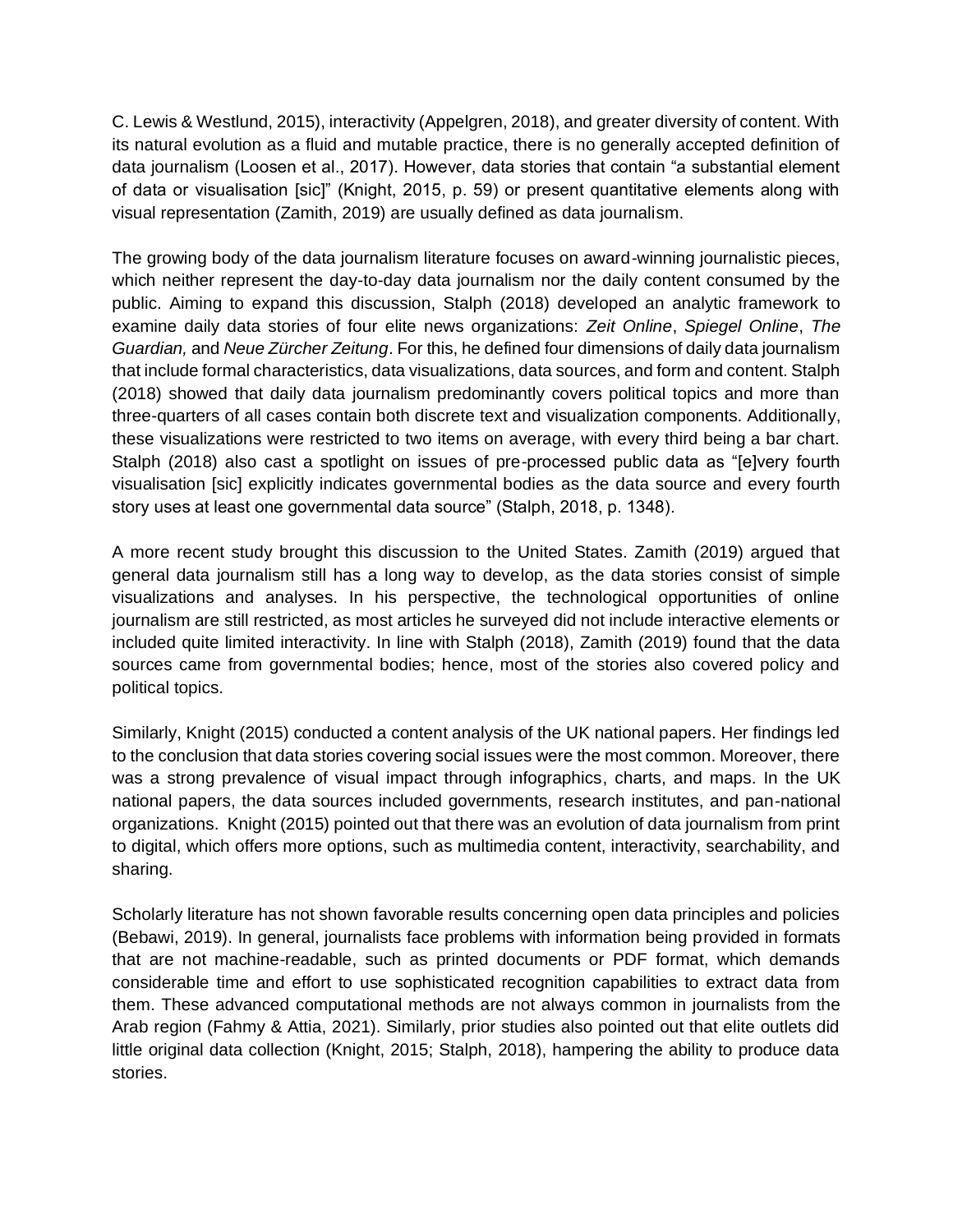However, little is known about the use of data journalism on social media platforms, which is where the digital audiences are located. Retaining individual users' attention has proven to be a challenge for news outlets, and many have failed to overcome it (Myllylahti, 2020). Practitioners argue that several practices can have a better impact on audience engagement with data stories; for instance, "engaging movement or eye-catching colours [sic]" to shed light on the most relevant fact or surprising data point (Segger, 2018). Additionally, annotations and labeling are important tools to help people understand the visual information they are presented with (Segger, 2018). On the other hand, there is a need to adjust some of the workflows, as every platform has different features that impact how users interact and engage with content. For example, Deutsche Welle (DW) experimented with augmented reality (AR) and face filters through Instagram stories to present data in novel formats to the public (Späth et al., 2021). However, most practitioners are still using social media platforms to promote their work. With this in mind, this contribution seeks to expand the literature by presenting the case study of Al Jazeera. It is, therefore, an initial approach to the subject.

# **Methodology**

The emergence of Instagram disrupted the social media scene more than one decade ago. Since its creation in 2010, many users have migrated to the photo-sharing platform from other social media platforms, making it one of the primary modes of communication around the globe. Instagram has attracted not only users but also brands to produce content and market products and services (Bozzi, 2020; Salleh, 2014). Media companies slowly adopted this workflow, offering new channels to communicate with audiences and capture their attention (Mellado & Alfaro, 2020; Ohlsson & Facht, 2017). As Instagram's uses grew, it has gradually become a subject of study for several authors (Highfield & Leaver, 2015; Omena et al., 2020; Vázquez-Herrero et al., 2019).

In this paper, we chose a mixed-method design that included both quantitative and qualitative components to understand how AJ Labs is making data journalism more appealing. We also sought to find out which approach fits best on Instagram. First, we collected all posts and metadata from AJ Labs' Instagram account  $(Qa)$  labs) using CrowdTangle, a public insights tool owned and operated by Facebook since 2016. Previous studies have used this tool to trace the dissemination of COVID/5G rumors during the first wave of the coronavirus pandemic (Bruns et al., 2020). In doing so, the authors highlighted some constraints, such as limited access to fully public spaces on the wider Facebook or Instagram platforms as well as some incomplete metrics (Bruns et al., 2020). Despite these shortcomings, CrowdTangle proves to be an important source of social media data for the scholarly community. Thus, we relied on CrowdTangle's application programming interface (API) connection to crawl the timeline of @aj\_labs, which resulted in 107 posts and their metadata, including photos, videos, and albums. In the present context of this study, we decided to remove 18 posts that do not represent data-driven content, such as the celebration of awards or recognition for the team members or photos without a data component. The final dataset for analysis was composed of 89 entries.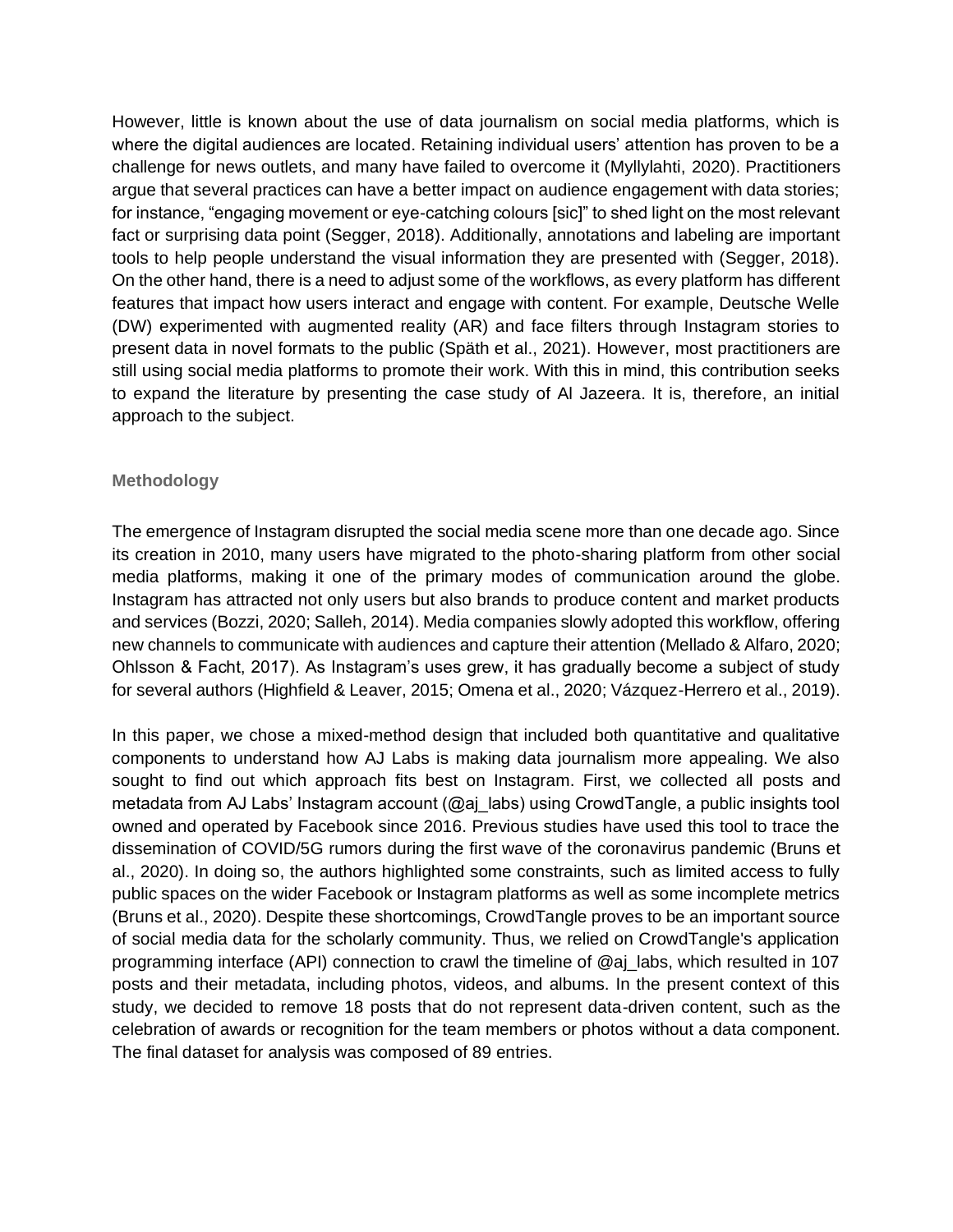The data were analyzed to determine the posts' content and identify commonalities and differences in the data stories. Our analysis was comprised of five dimensions: basic features, data source, data visualization, audiences as well as form and content. The measures were drawn from existing frameworks that aimed at classifying data stories in news portals (Stalph, 2018; Tandoc & Oh, 2017; Young et al., 2018) or Instagram content (Vázquez-Herrero et al., 2019). Additionally, these measures were refined based on an initial qualitative assessment of the content. To examine each of these dimensions, we established and operationalized relevant categories for each. Table 1 presents an overview of the dimensions, categories, and variables used in this study. Both authors classified the posts. In the event of a discrepancy, both authors reached a consensus. Our inter-rater reliability was 0.97, exceeding the generally accepted minimum bond (Zamith, 2019).

| <b>Dimension</b>      | <b>Categories</b>                        | <b>Options</b>                                                                                                                                                                               |
|-----------------------|------------------------------------------|----------------------------------------------------------------------------------------------------------------------------------------------------------------------------------------------|
| <b>Basic features</b> | Date of publication                      | « Month Year »                                                                                                                                                                               |
|                       | <b>Type</b>                              | Video, Photo, Album (Carrousel)                                                                                                                                                              |
|                       | Authors                                  | Yes, No                                                                                                                                                                                      |
|                       | Topic (News beat)                        | <b>Business</b><br>Crime<br>Culture<br>Development/Government<br>Education<br>Environment<br>Health<br>Politics<br>Population<br>Science<br>Science<br>Social Issues<br>Sports<br>Technology |
|                       | Description                              | Yes, No                                                                                                                                                                                      |
|                       | Description length<br>(words/characters) | « Number »                                                                                                                                                                                   |
|                       | Use of URLs                              | Yes, No                                                                                                                                                                                      |
| Data source           | Provision of data source                 | Yes, No                                                                                                                                                                                      |
|                       | Number of data source                    | « Number »                                                                                                                                                                                   |
|                       | Country of origin                        | « List »                                                                                                                                                                                     |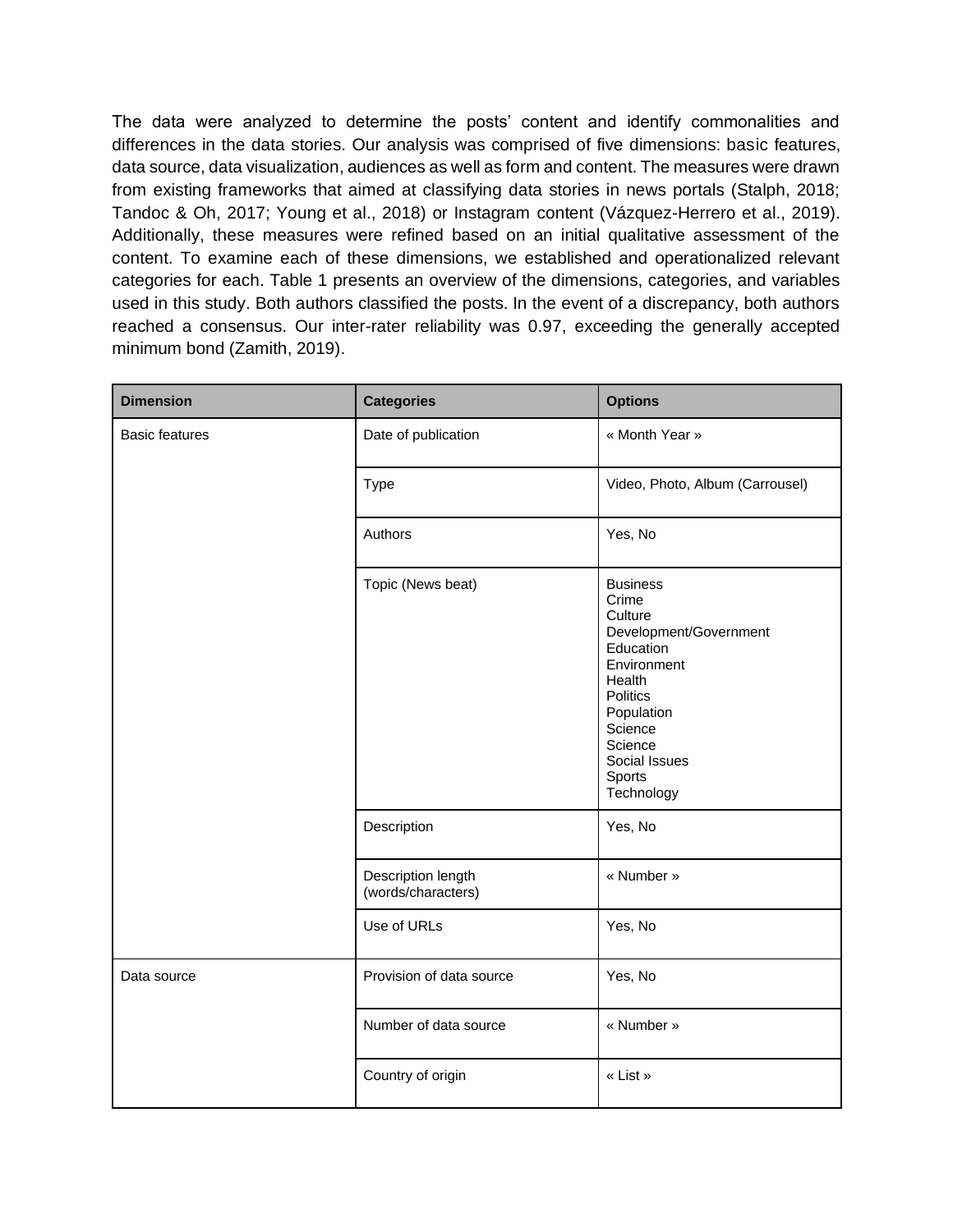|                    | Data provider            | <b>National Government</b><br><b>International Government</b><br><b>International Agencies</b><br><b>Civic Society Groups/NGOs</b><br>Academic<br><b>Multiples</b><br>Own data |
|--------------------|--------------------------|--------------------------------------------------------------------------------------------------------------------------------------------------------------------------------|
| Data visualization | Visualization type       | Chart<br>Drawing<br>Map<br>Photos<br>Tiled cartogram<br>Timeline<br>Infographic (combination of<br>charts/maps and visual elements)                                            |
|                    | Tools used               | Carto<br>Infogram<br>Mapbox<br>Flourish<br>Graphic design software<br>Map4News<br>Google Maps<br>Unidentified<br>NA (Not applied/Not available)                                |
|                    | Level of interactivity   | Play<br>Scroll right<br>Zoom in<br>Incentive to like<br>No interactivity                                                                                                       |
|                    | Number of visualizations | « Number »                                                                                                                                                                     |
|                    | Image text               | « Number »                                                                                                                                                                     |
|                    | Ratio text/visualization | « Number »                                                                                                                                                                     |
| Audiences          | Likes                    | « Number »                                                                                                                                                                     |
|                    | Comments                 | « Number »                                                                                                                                                                     |
|                    | Views                    | « Number »                                                                                                                                                                     |
|                    | Interactions             | « Number »                                                                                                                                                                     |
| Form and content   | Purpose                  | Call-to-action<br>Expand knowledge<br>Inform the audience<br>Promote (showcase project)<br>Traffic (attract the reader to website)                                             |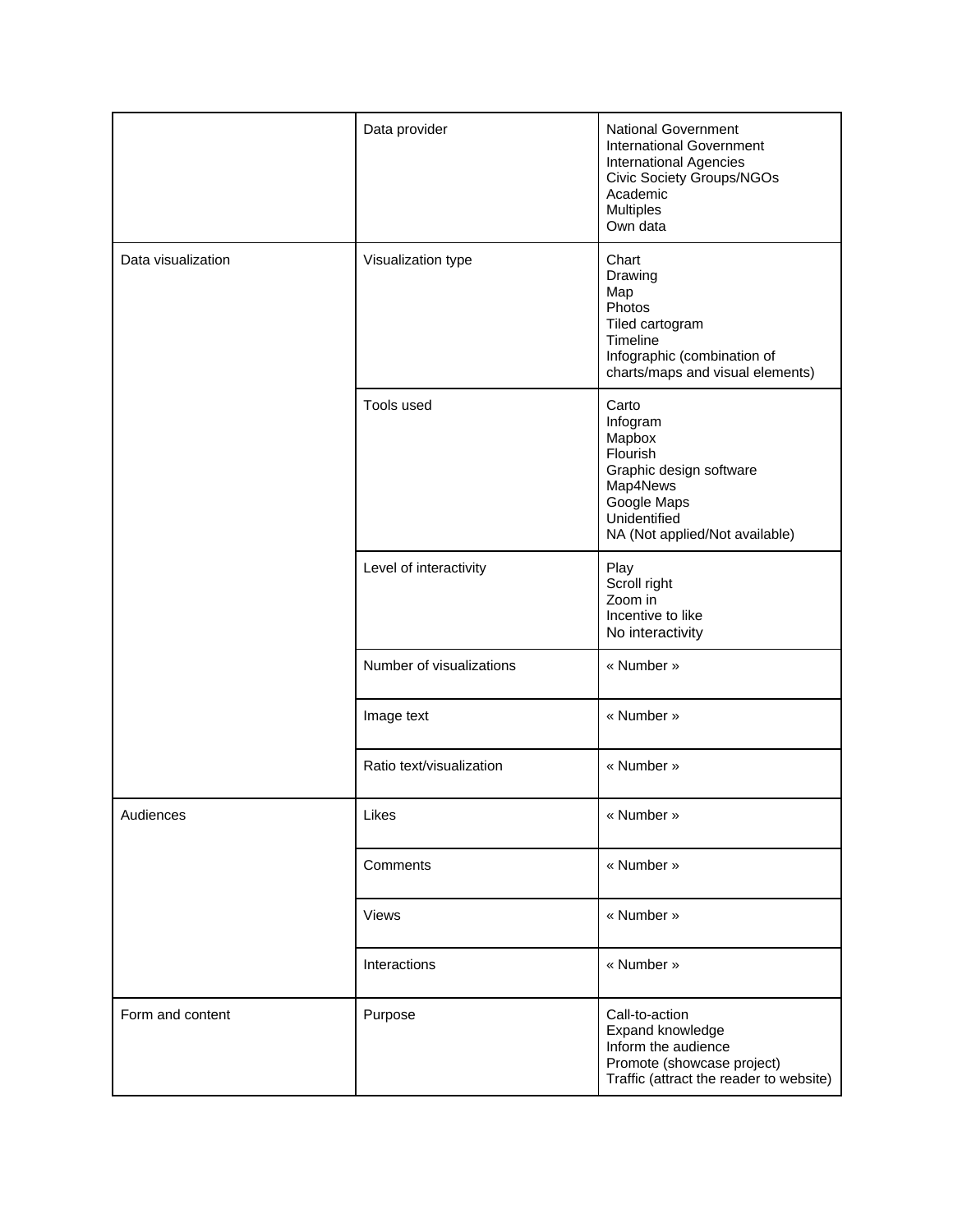| Story format                                  | Additional information<br>Explanatory<br>Informative<br>Projection<br>Special<br>Summary |
|-----------------------------------------------|------------------------------------------------------------------------------------------|
| Text caption to complement the<br>information | Yes, No                                                                                  |
| Number of Hashtags                            | « Number »                                                                               |
| Ratio Hashtags/Post                           | « Number »                                                                               |
| Use of URLs                                   | Yes, No                                                                                  |



Next, we triangulated the data that arose from the Instagram data stories with semi-structured, indepth interviews with practitioners working at AJ Labs and collaborating with the team. This study also draws upon interviews with pioneering members of the AJ Labs team who have left the network and whose insights and testimonies shed light on the formative phase of the deployment of data stories for Instagram. In total, five practitioners were interviewed in English via Zoom and Google Meet. This included members who are still part of the AJ Labs team and others who previously worked at AJ Labs. On average, each interview lasted 50 minutes. To analyze these interviews, we used thematic analysis using a deductive approach (i.e., the themes were developed from existing concepts or ideas that emerged from quantitative analysis). This provided insights into the types of stories posted by AJ Labs and the motivations behind them, which will be discussed in the following section.

#### **Findings**

#### *Basic features*

Similar to AJ+, which "led Al Jazeera to experiment with non-traditional formats and launch programs that capitalized on media convergence" (Zayani, 2021, p. 7), AJ Labs has built a team that is interested in experimenting with new formats and platforms while exploring and testing the latest technologies. "Most of the time it's a day-to-day job but there was like 10 or 20 percent that we would bring in new tools or ideas" (Designer 1). From these experiments, AJ Labs decided to adopt a digital content strategy: "we cover one subject as simple as this, but it makes its way onto all of our platforms" (AJ Labs' Data Editor). This allowed the team to "think of data journalism as a process across platforms" (AJ Labs' Data Editor). It also allows these practitioners to learn how to embrace the ubiquity of social media, and incorporate its use on data-driven content. Thus, "we think of data journalism as the entire pipeline" (AJ Labs' Data Editor).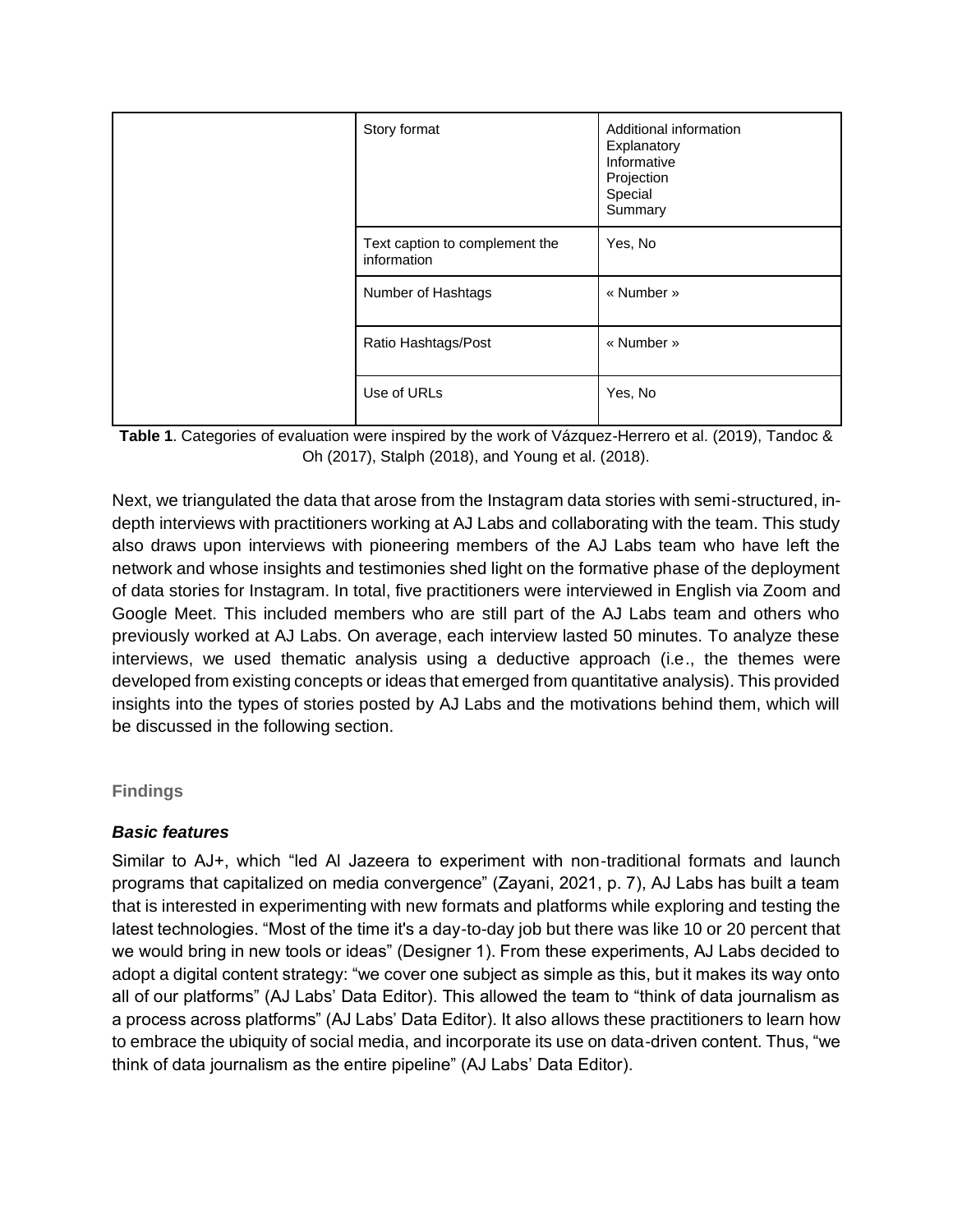However, there are some significant differences in the formal characteristics of data-driven content produced for Instagram. Contrary to digital and print data stories (Knight, 2015; Stalph, 2018; Zamith, 2019), we did not find authorship in the Instagram posts. This shows that AJ Labs opts for a distinct strategy in the data-driven social media content that omits traditional author bylines. In part, this is because the audience's attention is limited:

On Instagram, the point is that you are going to appear on somebody's feed or someone's going to view your story. It's the same rule as putting up a billboard. You have somebody's attention for three or four seconds. How much information can I put into 1000 x 1000 pixels and make sure that someone's going to immediately get it? So, for Instagram, we tend to simplify a lot of our information because we don't have an audience for that long (Designer 2).

This can also be explained by the data journalism workflow adopted in Al Jazeera. Our interviewees mentioned two reasons for working with editorial staff to produce data-driven content. For example, as shared by one producer, there is no official workflow for the production of posts. "If I find a new idea, I just go to AJ Labs' office and we pitch it" (Producer). This convenience has facilitated cooperation between AJ Labs and other desks. On one hand, the AJ Labs team size maximizes the utility of its members by working together with journalists. On the other hand, AJ Labs experiences regular fluctuations in the number of staff members, requiring it to cooperate with other members in the newsroom. It is essential, therefore, that this collaboration occurs. In some cases, this involves a large number of professionals, which would use more space to include authorship than it is available on Instagram.

Another important finding, as shown in Figure 1, reveals that there is no specific period in which AJ Labs produces more content for Instagram. Instead, there is a series of "peaks and valleys" that can be associated with a variety of topics covered rather than focusing on agendas or special events.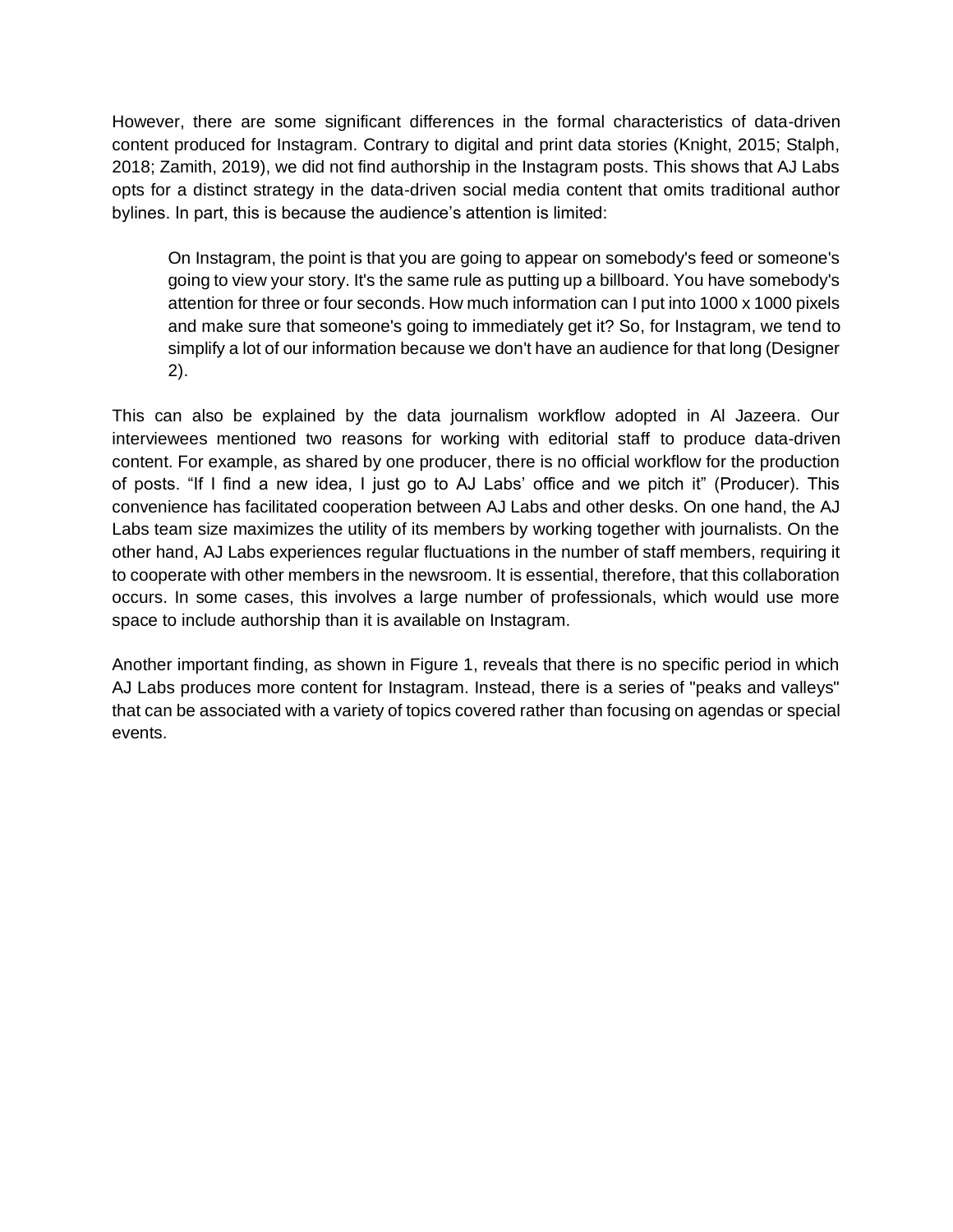

Figure 1. The number of posts per month.

The description has an average of 179.49 (standard deviation, σ=131.58) characters and about 20 words (mean, μ=19.70; σ=17.96). This demonstrates that AJ Labs relies more on visual content than on the textual aspect of the stories, although there is some level of variance with an extreme value of 681 characters and 88 words. Similarly, there is low usage of hashtags in the posts (μ=0.96; σ=1.73). Hashtags are an important feature of social media platforms in general and Instagram in particular. By using hashtags, users can make their content more discoverable. Several studies have shown how news organizations are also using hashtags to reach wider audiences (Highfield & Leaver, 2015; Vázquez-Herrero et al., 2019).

| <b>Type</b> | Total | <b>Percentage</b> |
|-------------|-------|-------------------|
| Album       | 6     | 6.74%             |
| Photo       | 81    | 91.01%            |
| Video       | 2     | 2.25%             |

Table 2. Type of posts published by AJ Labs.

As Table 2 illustrates, the majority of data-driven Instagram posts were single photos (91.01%), followed by the album features, which combined more than one image in a single post. Videos, however, were limited to only two posts. This is in line with previous studies that showed that data journalism tends to use simple visualization components with discrete texts (Stalph, 2018; Zamith, 2019). Our result also correlates well with previous studies on data journalism wherein political topics (49.44%) (see Table 3) are predominant (Stalph, 2018). For example, almost half (48.6%) of data journalism projects nominated for the Data Journalism Awards (DJA) from 2013 to 2016 (a total of 179) discussed political topics (Loosen et al., 2017).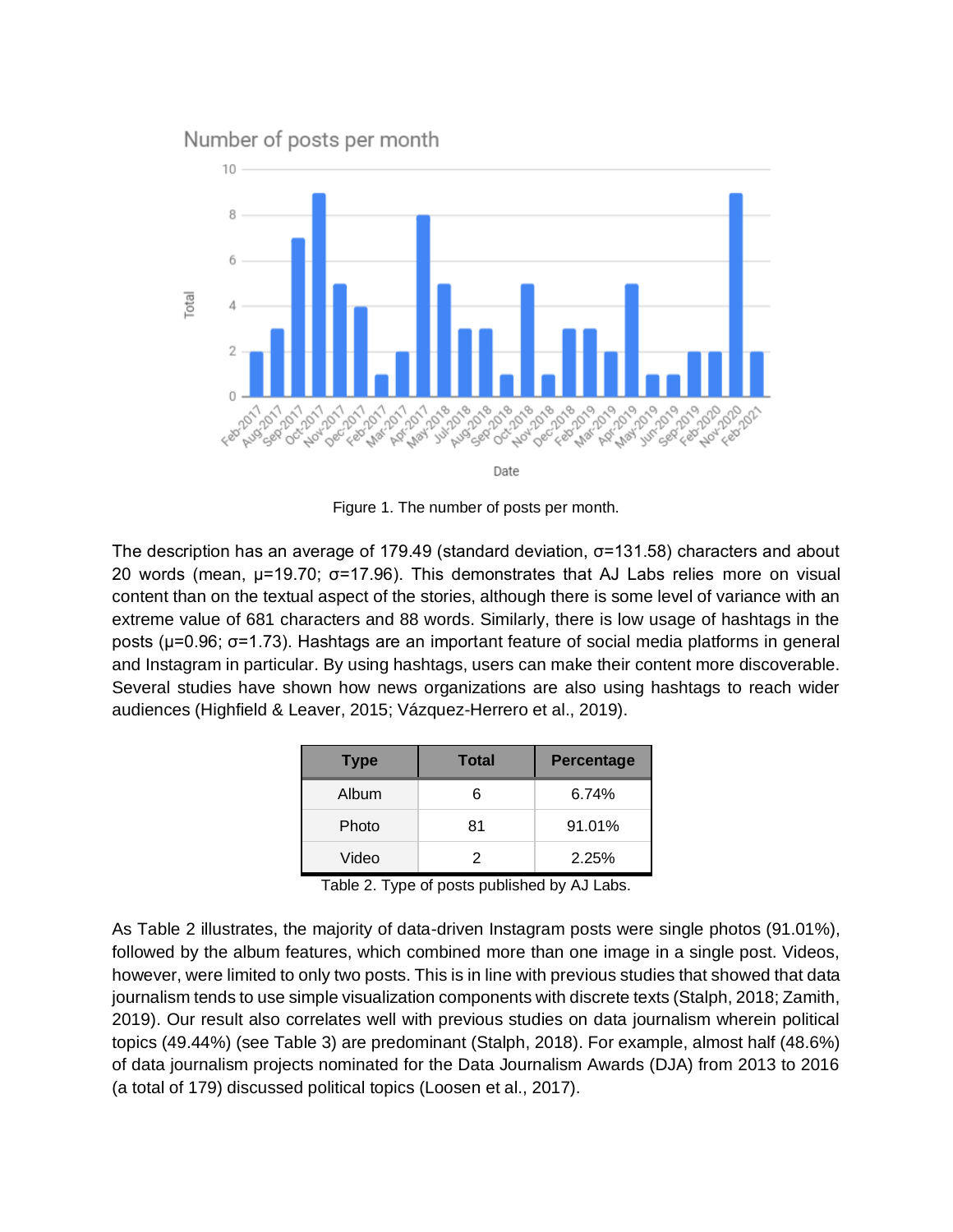However, as shown in Table 3, topics related to violence are the second most popular. It is by now generally accepted that the current situation in the Arab region, with the deteriorating human rights situation associated with terrorism and illegal migration, makes this a salient theme in the media agenda. This is an important venture, as AJ Labs aims to "quantify the human side [of the events] by contextualizing them through data" (AJ Labs' Data Editor). Overall, these findings are in accordance with Bebawi (2019) who describes the emotive nature of Arab journalism, which frequently focuses on the human element in its coverage. This is interesting because it shows that data journalism, which is considered to be a form of evidence-based reporting, can "give voice to the people affected by a public policy to illustrate the data, as a way to humanize the data" (de-Lima-Santos & Mesquita, 2021, p. 10).

| <b>Topic</b>        | <b>Total</b> | Percentage |
|---------------------|--------------|------------|
| <b>Politics</b>     | 44           | 49.44%     |
| Violence            | 19           | 21.35%     |
| Development/Economy | 10           | 11.24%     |
| Science             | 5            | 5.62%      |
| Social Issues       | 3            | 3.37%      |
| Religion            | 3            | 3.37%      |
| Environment         | 2            | 2.25%      |
| Population          | 1            | 1.12%      |
| Health              | 1            | 1.12%      |
| Culture             | 1            | 1.12%      |

Table 3. Main topics covered in Instagram posts.

Although Instagram's affordances are broad, the use of URLs in posts is currently limited on the platform (Vázquez-Herrero et al., 2019). Even under this limitation, AJ Labs places links to data stories on half of their Instagram posts (52.81%). Although this can generate traffic, Instagram's restrictions limit the success as the URLs are shown as plain text instead of clickable links. However, click-throughs are not the main objective. AJ Labs' Data Editor has an explanation for this, he underlines the fact that Instagram posts should contain the entirety of the information being presented, as people do not want to leave the platform to consume information:

[Our Instagram feed] isn't meant to attract people back to the website. It's meant to put people on the platforms to consume complete stories, which basically means whether they consume it on Instagram or they consume it on our website, they still get the essence of the story. Now, of course, the website gives us much more flexibility. In the written narrative, we can explain more details. So, we do link to the Instagram article or whenever possible, link by, all of these kinds of things (Data Editor).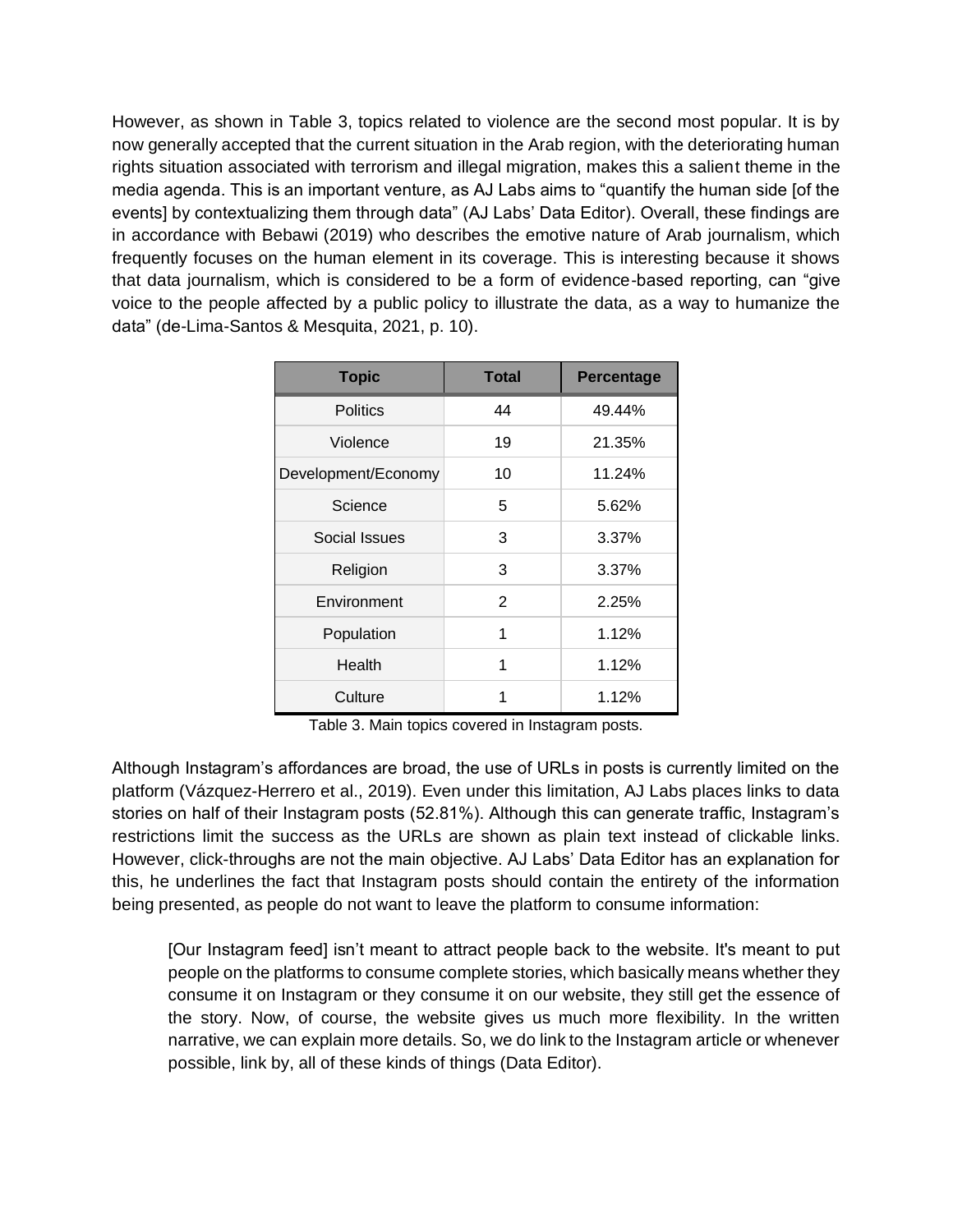# *Data source*

As has been previously reported in the literature, data source is an important component of data journalism (Fahmy & Attia, 2021; Knight, 2015; Zamith, 2019). AJ Labs embraces this characteristic of data journalism in its Instagram posts and adds data sources on the majority of its content (91.01%). On average, 1.6 data sources are mentioned per post. This means that the AJ Labs team relies on more than one data source in their stories. Indeed, 36 posts contained more than one data source (40.45%). An interesting fact is that producing its own data comes in second, as shown in Table 4. These results are not in line with previous data journalism studies in Western democracies, which showed that news organizations mostly rely on data from governmental bodies (Knight, 2015; Stalph, 2018; Zamith, 2019).

| <b>Type</b>                         | <b>Total</b> | <b>Percentage</b> |
|-------------------------------------|--------------|-------------------|
| <b>Multiples</b>                    | 36           | 40.45%            |
| Own data                            | 13           | 14.61%            |
| National<br>Government              | 11           | 12.36%            |
| <b>Civic Society</b><br>Groups/NGOs | 8            | 8.99%             |
| <b>NA</b>                           | 7            | 7.87%             |
| Private<br>Company                  | 4            | 4.49%             |
| International<br>Agency             | 4            | 4.49%             |
| International<br>Government         | 3            | 3.37%             |
| Academic                            | 3            | 3.37%             |

Table 4. Types of data sources found on the AJ Labs' Instagram posts.

A popular explanation for the reliance on multiple datasets (or building their own datasets) is that access to information is marginal in the Arab region (Lewis & Nashmi, 2019). Consequently, the origin of data is also influenced by this factor. Almost 40% of data came from international sources, followed by the United States (20.48%), as shown in Table 5. We speculate that this might be because Al Jazeera reaches wider audiences by offering its content in English, which means that there is a greater public interest in topics from an international perspective. Al Jazeera also has a large readership base in the United States, which might explain the reliance on datasets originating from this country. However, few Arab countries appeared to be indicated as the origin of data sources, with exception of Qatar and Saudi Arabia. The former is because many datasets were produced by AJ Labs, which we classified as sourced from Qatar.

| Data source's country | Total | Percentage |
|-----------------------|-------|------------|
|-----------------------|-------|------------|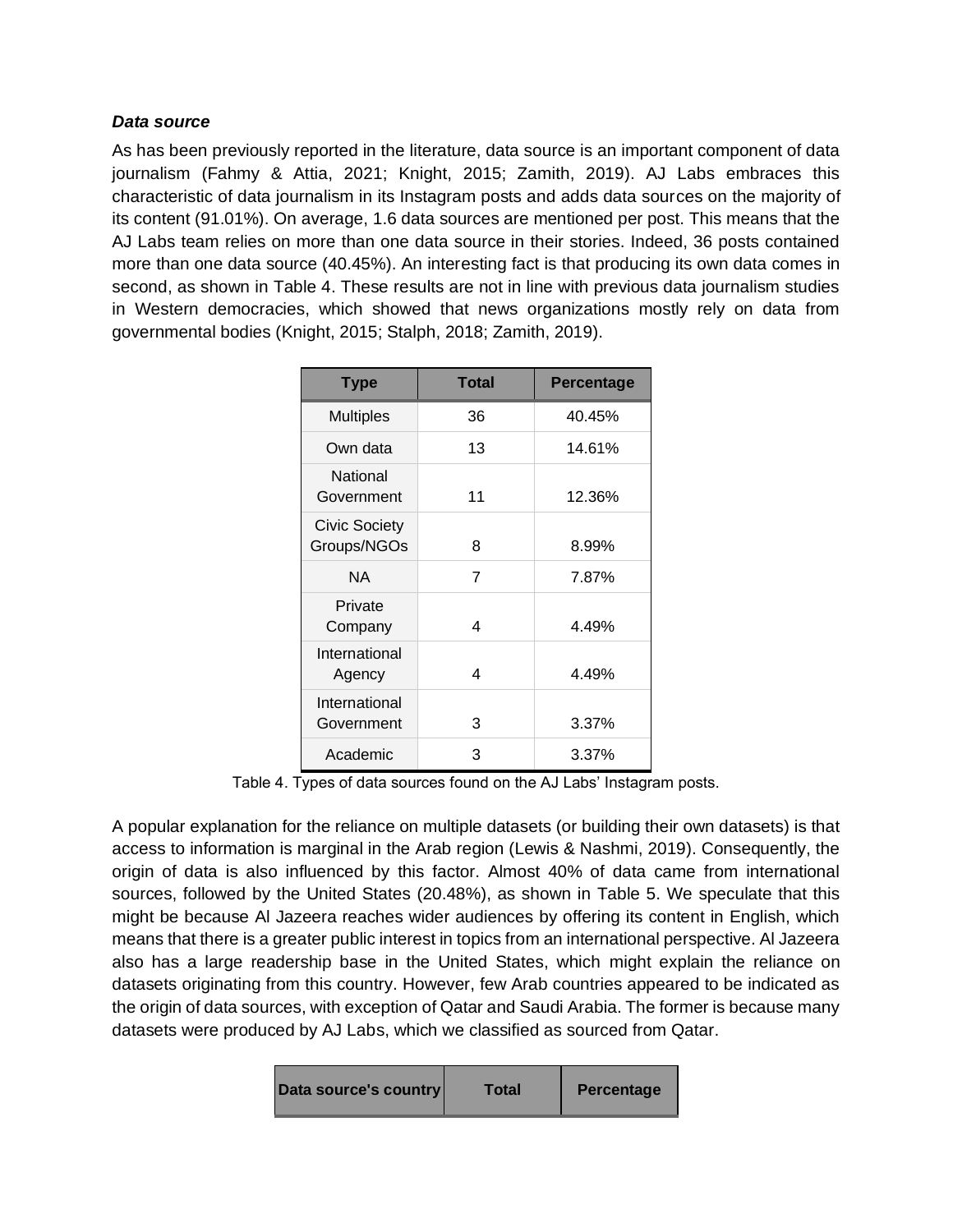| International | 33 | 39.76% |
|---------------|----|--------|
| <b>USA</b>    | 17 | 20.48% |
| Qatar         | 12 | 14.46% |
| India         | 7  | 8.43%  |
| Palestine     | 3  | 3.61%  |
| Afghanistan   | 2  | 2.41%  |
| Pakistan      | 2  | 2.41%  |
| <b>UK</b>     | 1  | 1.20%  |
| Switzerland   | 1  | 1.20%  |
| Sweden        | 1  | 1.20%  |
| Saudi Arab    | 1  | 1.20%  |
| Italy         | 1  | 1.20%  |
| Israel        | 1  | 1.20%  |
| Germany       | 1  | 1.20%  |

Table 5. The origin of data sources.

Among the data sources indicated in the Instagram posts, we observed that these multiple sources combine numerous institutions, ranging from civil society organizations and NGOs to news agencies, as shown in Figure 2.



Figure 2. Visual representation of data source indicated in the Instagram posts.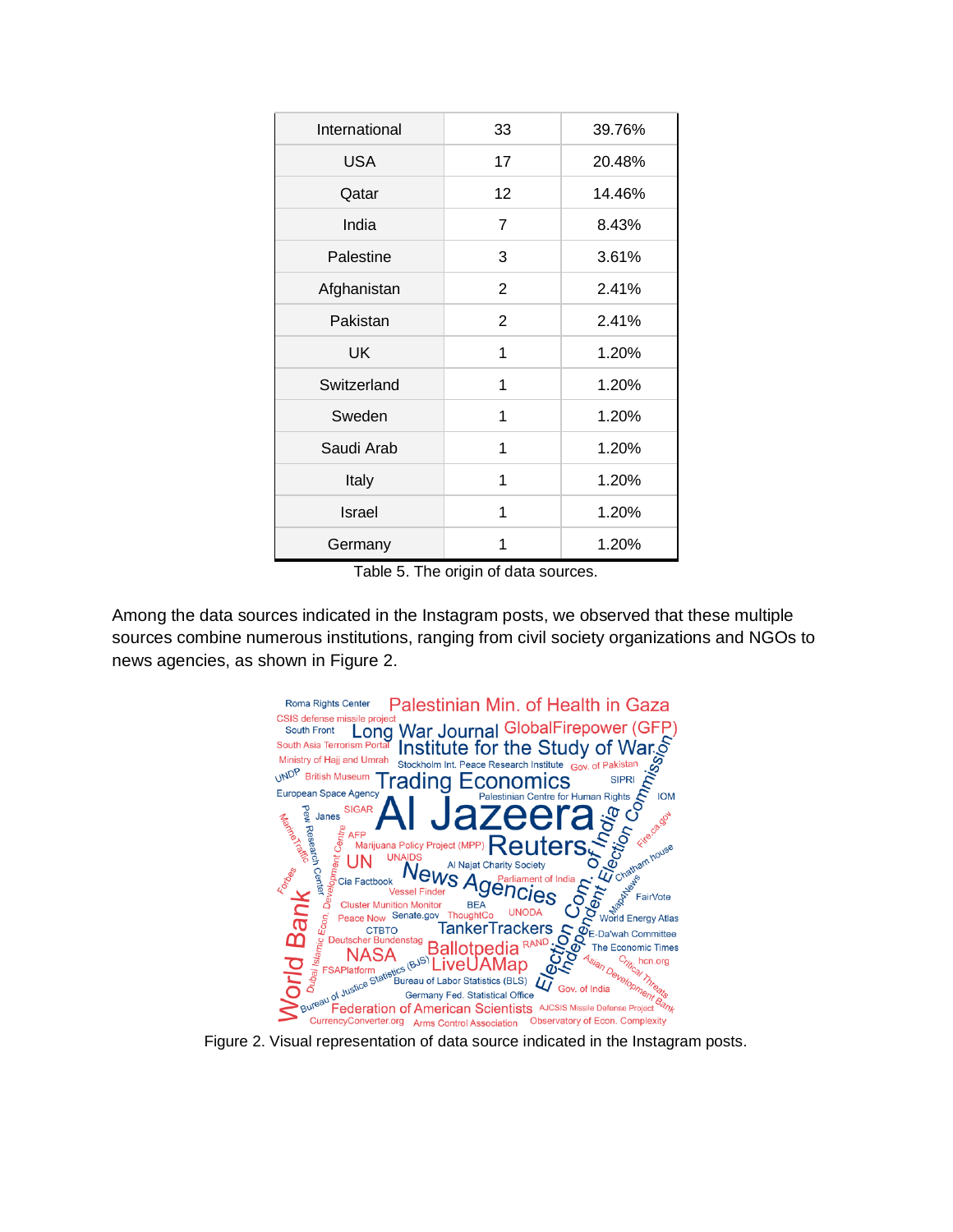The lack of open data culture and freedom of information laws in the Arab region (Lewis & Nashmi, 2019) challenged the AJ Labs team to be innovative by collecting its own unique data from unrestricted public datasets using web scraping techniques or by processing data from open sources. For example, "to explain to a global audience how bad the economy of Lebanon is, we produced a series of fairly simple graphics, in which we quantified how bad the situation is by going to two hypermarket chains' websites, Carrefour and Spinneys, the two very large supermarkets in Lebanon. All we did was we collected a huge database of all the prices of all the items over two years, so anyone can do it technically. It's very simple" (AJ Labs' Data Editor). The diversification of data methods collection is of particular importance because it provides a variety of sources and topics even in countries where access to information and data culture are given (Borges-Rey, 2016).

# *Data visualization*

It is generally accepted that visuals play an important role in data journalism. In Western literature, there is a strong prevalence of using visualizations in data journalism to generate visual impact, as these data-driven graphics are didactic elements from which "readers can derive information and knowledge" (Stalph, 2018, p; 1335). To examine data visualization on Instagram data-driven posts, we used CrowdTangle's computer vision algorithm to determine the presence of text on images. Our analysis revealed that only about 9% of posts from AJ Labs included text. However, this data might not be reliable as there are many posts that the text corpus was not recognized by the algorithm. In general, the Instagram posts relied on more visual content than text, and we were unable to provide a metric for this ratio due to the limitations of CrowdTangle.

Scholars have concluded that interactive elements were quite limited in daily data journalism (Zamith, 2019), describing interaction as illusory in most cases (Appelgren, 2018). Similarly, no interactivity is by far the most common characteristic of AJ Labs' Instagram posts (91.01%). We are aware that Instagram offers few interactivity features in the newsfeed, while offering more interaction through Instagram stories (Vázquez-Herrero et al., 2019). This includes using Augmented Reality (AR) applications to augment the surroundings or interact with virtual objects in real-time. On the other hand, there is the possibility to use the "play" feature (in videos) and "scroll right" feature (in albums), which were limited to, respectively, 2.25% and 6.74% of the posts.

Regarding the type of visualization, about three-fifth were infographics, which are a combination of visual elements and typographic resources. Prior works identified infographics as the most commonly used format used in projects shortlisted for data journalism awards (Córdoba-Cabús & García-Borrego, 2020; Young et al., 2018). Another study has shown that infographics are also widely used in ordinary data journalism projects (Knight, 2015). Overall, our findings are in accordance with these studies, as we identified infographics in 61.80% of AJ Labs posts, followed by maps (20.22%) and charts (13.48%). Interestingly, two Instagram posts made use of maps built from tiles that proportionally represent the data, also known as tiled cartograms.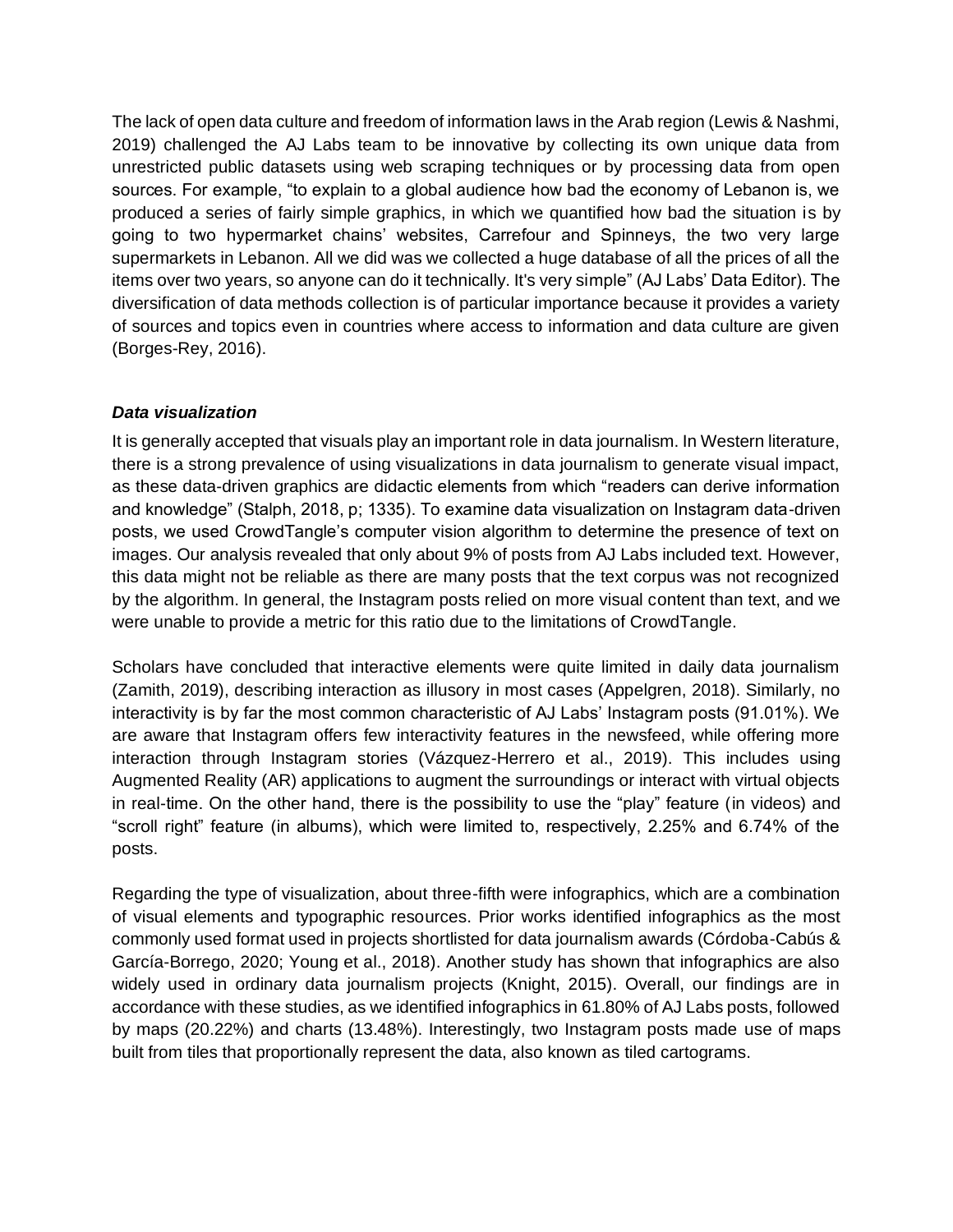Figure 3 examines the topics covered within the visualizations and demonstrates that infographics are aesthetically aligned to political topics as well as violence. Unsurprisingly, topics concerning development and economic issues are more visualized through charts. Similarly, social issues are also more represented through graphics. This is an interesting finding that can help practitioners better understand how to best visualize some types of data.



Figure 3. Visual representation of topics and the most common visualization types for each.

As mentioned above, the AJ Labs team is relatively small, which demands the use of third-party software to produce some visualizations (see de-Lima-Santos et al., 2020). These out-of-the-box solutions offer free versions as well as paid associated services, encouraging users to upgrade for access to the premium features (de-Lima-Santos et al., 2020). For instance, our analysis revealed that some posts relied on tools such as Carto, Flourish, and Maps4News. This is explained because the team can analyze the data, work on the story, and easily ingest it into Flourish: "We use Flourish because it gives us a lot of the tools that we need and the most efficient way possible" (AJ Labs' Data Editor). However, the practitioners are aware of the risks posed by these platforms. For example, "it was a huge disaster for everyone who relied on [Google] Fusion Tables" (AJ Labs' Data Editor) when the solution was discontinued. Similarly, one of the most successful data stories produced by the team was "built on Adobe News, but it became obsolete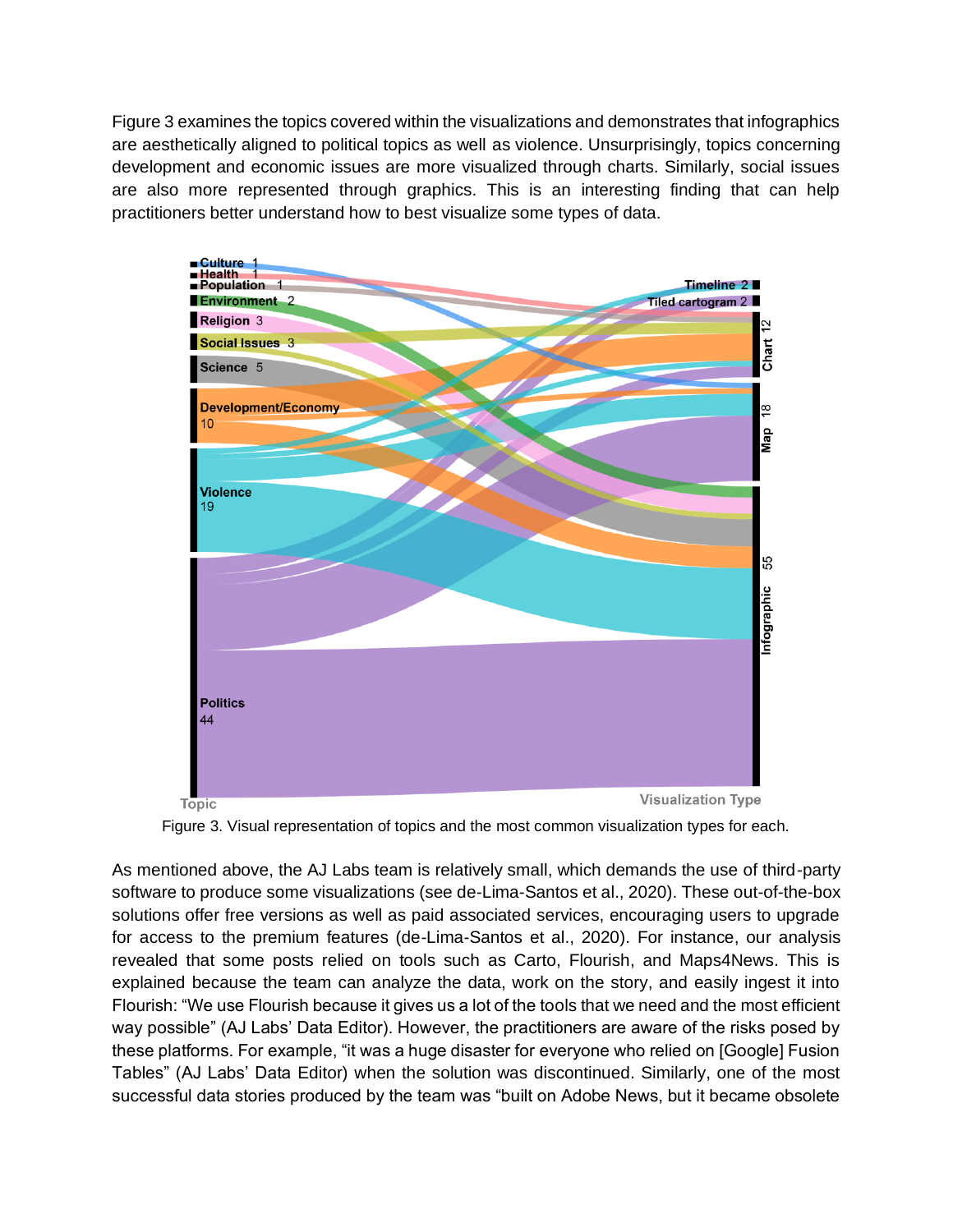and Adobe stopped supporting it" (Designer 1). This shows how these solutions can be a doubleedged sword that facilitates the workflow on the one side, but on the other side results in the gradual loss of data stories.

Additionally, we identified the use of reusable formats that enable the rapid transfer of information to new mediums, as explained by the Data Editor:

The graphics themselves are designed so that they could fit into the Instagram screen that is square [allowing us to reuse it on platforms]. Even the way the graphics are designed, you might notice that they are intended to be consumed in bite-sized formats. That's why they always have a title and they're always a one-line summary and then they always have the links so that you can find more (AJ Labs' Data Editor).

# *Audiences*

Within the Instagram data, several variables allowed us to measure audience engagement to a certain extent by extracting the likes and comments in these posts, as well as the interactions. Overall, our data showed that there is no statistically significant connection between audience engagement and the posts' content. While the Instagram posts had an average of 37 likes ( $\mu$ =37.41; σ=40.87), the comments reached a mean of less than a post ( $\mu$ =0.68; σ=2.32). These low numbers result in a low interaction rate ( $\mu$ =38.10; σ=42.84). However, this data also shows that numbers are spread out, indicating that some are outliers.

These outlier posts provided rich information about the type of posts that generated more engagement. In particular, a story told through a collection of photos (album) describing the changes in the map of Palestine over the last one hundred years had 355 likes and 21 comments. Despite the topic being very relevant in the Middle East, the format of the story might also have influenced its higher engagement. Using Instagram's affordance, the story is told through a combination of ten photos that navigates the reader through the evolution of Palestine's history. This offers a completely different approach to telling the story and feeds the user with a full narrative, in line with the AJ Labs' Data Editor's view: "The graphic has to tell a story. It has to be those five graphics that should be able to give a reader who isn't ever going to come to our website because that's not what they're interested in. They want to consume on the platform and don't try to convince them that they need to leave the platform" (AJ Labs' Data Editor). This suggests that the "album" and "scroll right" features should be used more frequently in Instagram posts instead of single images with no interaction.

# *Form and content*

Looking into the form and content of AJ Labs' Instagram posts, we were able to extract meaningful information from the text component. Following what the Data Editor said that the public wants to "consume on the platform," About 69.66% of the posts aim to inform the public (see Table 6), which corresponds with the team's understanding of what the public wants to "consume on the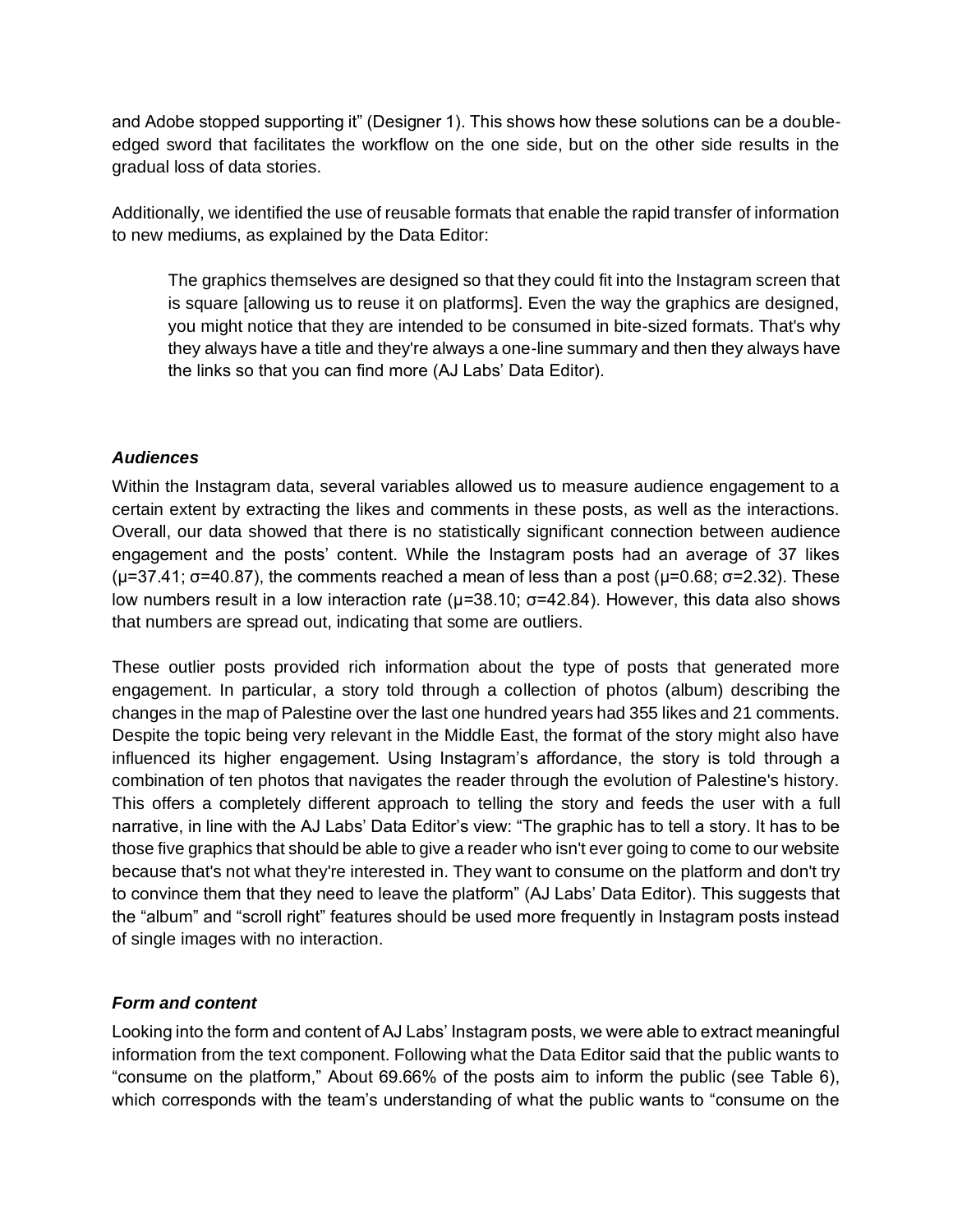platform" (AJ Labs' Data Editor). This is followed by posts that we identified as having the primary goal of generating traffic (22.47%). We related a small portion to the idea of expanding the knowledge of the users and providing extra information (6.74%).

| <b>Purpose</b>                          | Total | <b>Percentage</b> |
|-----------------------------------------|-------|-------------------|
| Inform the audience                     | 62    | 69.66%            |
| Traffic (Attract the reader to website) | 20    | 22.47%            |
| Expand the knowledge                    | 6     | 6.74%             |
| Promote (Showcase project)              |       | 1.12%             |

Table 6. Purpose of AJ Labs' Instagram posts.

AJ Labs relies on three main forms to tell a story in visual format: informative (47.19%), summary (24.72%), and explanatory (23.60%). The first encompasses posts that bring new information to the audience, such as introductory stories, while summary aims to tell the whole story in one post and explanatory brings information that has the purpose to clarify and explain concepts, ideas, and issues. Overall, these findings are in accordance with the purpose of these posts, as the majority aims to inform the audience. Interestingly, we identified minor posts (3.37%) that use data to give readers future insights or projections. For example, a map of the next solar eclipses around the world.

| <b>Story Format</b>    | <b>Total</b> | <b>Percentage</b> |
|------------------------|--------------|-------------------|
| Informative            | 42           | 47.19%            |
| Summary                | 22           | 24.72%            |
| Explanatory            | 21           | 23.60%            |
| Projection             | 3            | 3.37%             |
| Additional information |              | 1.12%             |

Table 7. Story format used in AJ Labs' Instagram posts.

Additionally, we examined the text captions of the posts to determine if there was any additional relevant information. Our analysis found that only one-third of the posts added extra content to supplement the visualization. For the rest of the posts (two-thirds), there was no relevant information. A similar pattern was identified in the use of hashtags ( $\mu$ =0.97;  $\sigma$ =1.73) and mentions ( $\mu$ =0.32;  $\sigma$ =0.56). The low use of hypertextual resources might influence the reach of AJ Labs' content, as its "usage allows for a story to be linked to other publications tagged by either topic or location, as well as to connect people involved or organizations related to the content" (Vázquez-Herrero et al., 2019, p. 7).

**Discussion and conclusion**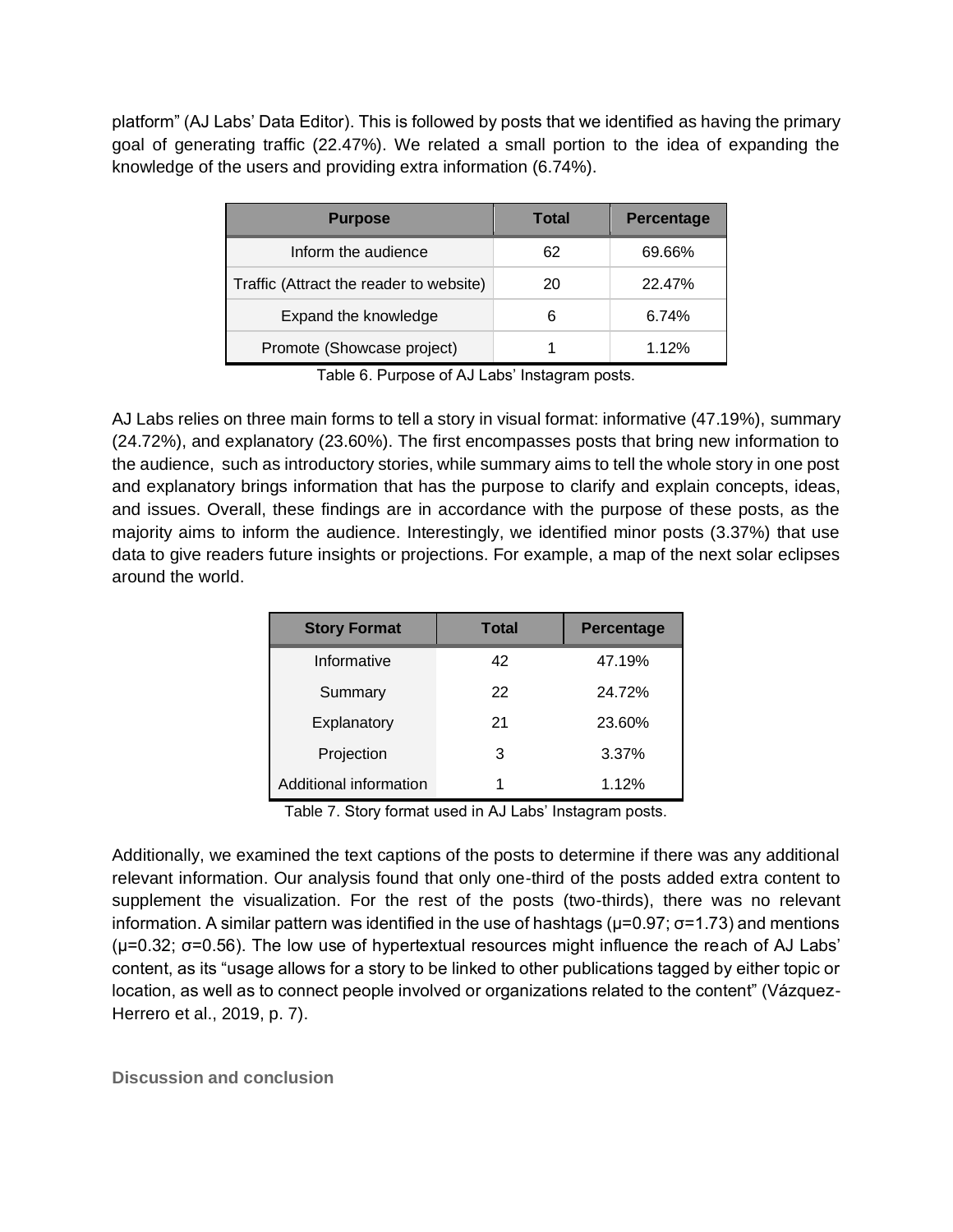In summary, our study demonstrates the use of data-driven content on social media platforms. We focused on AJ Labs, which is producing content for Instagram, a platform that is known for its visual content (i.e., one of the main characteristics of data journalism) (Knight, 2015). This study adds to the literature by using these empirical results to understand how data journalism can permeate other mediums and reach wider audiences. It is, therefore, an initial approach to the subject.

To bring data stories to Instagram, AJ Labs relies on visual content, mainly infographics (**RQ1**). In part, this is explained by the fact that the main topics covered are politics, in line with Western literature (Stalph, 2018; Zamith, 2019). What is different is the coverage of violence (second most covered topic), reflecting the current context of the Middle East (**RQ3**). By quantifying the human side of data and using infographics to represent it, AJ Labs brings some characteristics of emotive Arab journalism to its news reporting (Bebawi, 2019).

Contrary to the findings of the Western literature (**RQ3**), our analysis brought important distinctions concerning data sources. Because the Arab world suffers from the lack of open data culture (Lewis & Nashmi, 2019), AJ Labs creates its own data using a combination of methods, such as collecting data from hypermarket chains to show how the economy has evolved in recent years. On the other hand, this requires more advanced computational skills which are not always common in journalists from the Arab region (Fahmy & Attia, 2021). This is a striking difference in Al Jazeera's technical capacity compared to its counterparts in the Arab region (Fahmy & Attia, 2021; Lewis & Nashmi, 2019).

In accordance with prior studies (Stalph, 2018; Zamith, 2019), interactivity is not the main characteristic of AJ Labs' Instagram posts (**RQ2**). To fully explore Instagram, AJ Labs should adopt some features and affordances offered by the platform (**RQ4**). For instance, the post that generated the most engagement used the "album" feature to tell a story in parts, helping the public to interact and absorb the information in an engaging format rather than simple images . This "scroll-right-telling" could replicate the future of "scrollytelling" commonly found in contemporary data stories. The same applies to videos, helping news outlets to better connect with young generations found on this platform. Instagram stories are one of the tools used for newsrooms to engage with the audiences in different ways and gain the public's attention (Späth et al., 2021; Vázquez-Herrero et al., 2019). Academic literature has also shown how the use of hashtags helps news outlets index their content and reach wider audiences (Vázquez-Herrero et al., 2019). This reflects one of the main goals of data journalism: evolve from niche audiences to become mainstream (Stalph & Borges-Rey, 2018). With that in mind, AJ Labs and other media outlets might improve interaction and engagement with their audiences on Instagram if they use more photo albums, videos, and stories. The use of hashtags can also help these posts become indexed, thus making them more search-friendly on Instagram (Späth et al., 2021; Vázquez-Herrero et al., 2019). AJ Labs seems to play it safe by using a couple of static and simple data visualizations; however, by using different and unusual types of visuals, its Instagram page can engage a broader audience.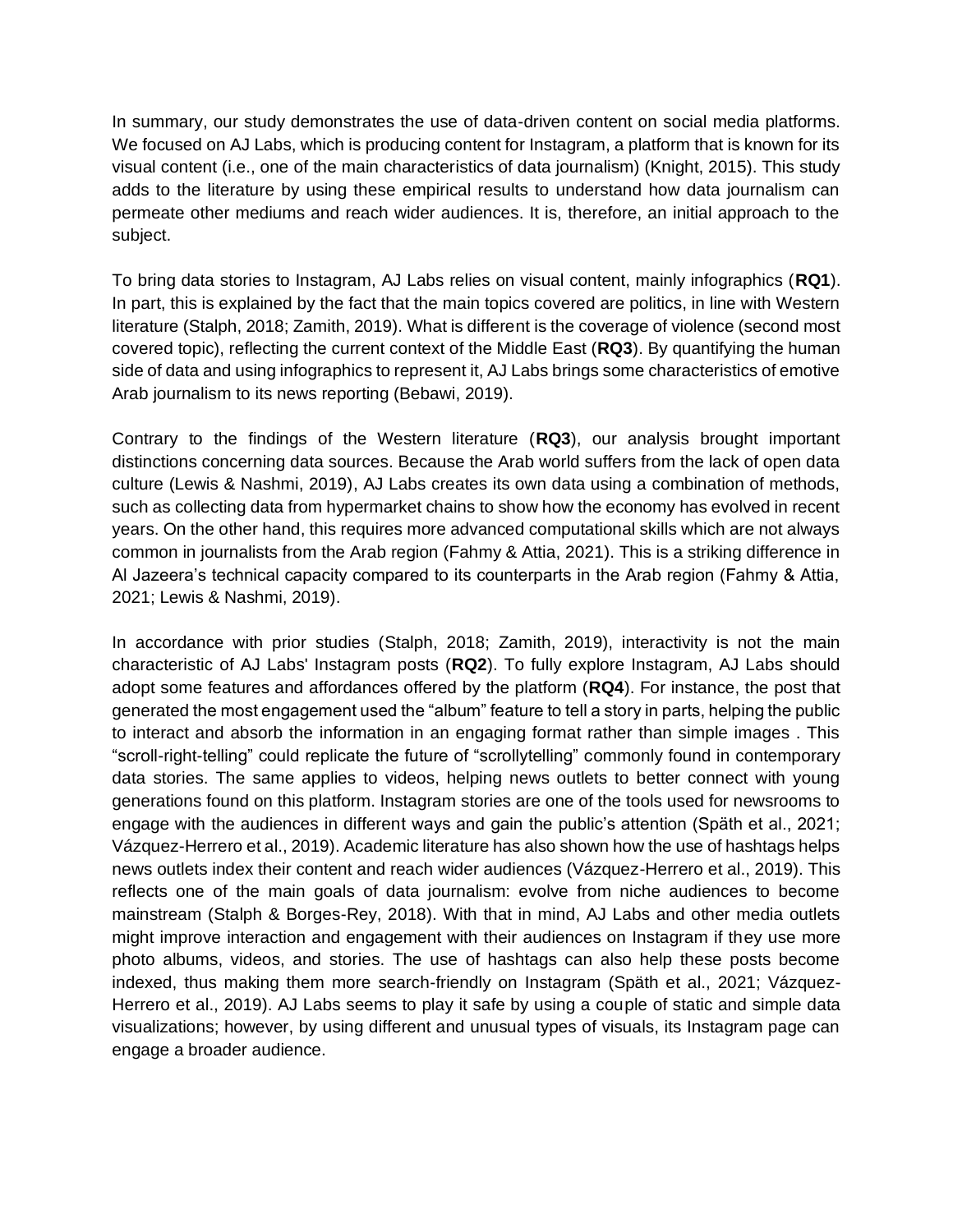We acknowledge that this is not easy, as the frequent personnel changes in the AJ Labs team hamper the continuity of the production process. Scholars have associated the downsizing in Al Jazeera's workforce with the sharp drop in oil prices in 2016 (Zayani, 2021). It is for this reason understandable that there is no pattern associated with the number of Instagram data-driven posts produced over the past several years. AJ Labs adopted the use of reproducible formats and a digital content strategy, which allows the team to produce content for different platforms without using more resources or more time (**RQ3**). By creating visuals that are in the formats of social media platforms, the AJ Labs team did not add extra work to its pipeline, optimizing its time and resources in favor of making its work more efficient. The use of out-of-the-box solutions also helps in this process (**RQ3**).

Regarding the limitations of this study, it could be argued that it relies on CrowdTangle to extract the data and metadata but cannot extract text from images. Future studies could manually conduct this conversion of text found in the images to understand the ratio between text and visualizations. As mentioned before, this is an initial approach to data journalism on social media platforms, specifically on Instagram. Future research could examine other platforms, such as Facebook and Twitter, which offer different features and affordances.

#### **Acknowledgments**

The author(s) disclosed receipt of the following financial support for the research, authorship and/or publication of this article: Al Jazeera Media Institute's fellowship and the project JOLT – Harnessing Data and Technology for Journalism (H2020 – MSCA-ITN-2017; grant number: 765140).

#### **Conflict of Interests**

The authors whose names are listed immediately below report the following details of affiliation or involvement in an organization or entity with a financial or non-financial interest in the subject matter or materials discussed in this manuscript.

Mathias-Felipe de-Lima-Santos disclosed receipt of the fellowship support for the research from Al Jazeera Media Institute.

Dr. Arwa Kooli disclosed that she has previously received honoraria from Al Jazeera, such as consultancies, and financial support for this research.

#### **References**

Appelgren, E, Lindén C., & Dalen A. V. (2019). Data Journalism Research: Studying a Maturing Field across Journalistic Cultures, Media Markets and Political Environments, *Digital*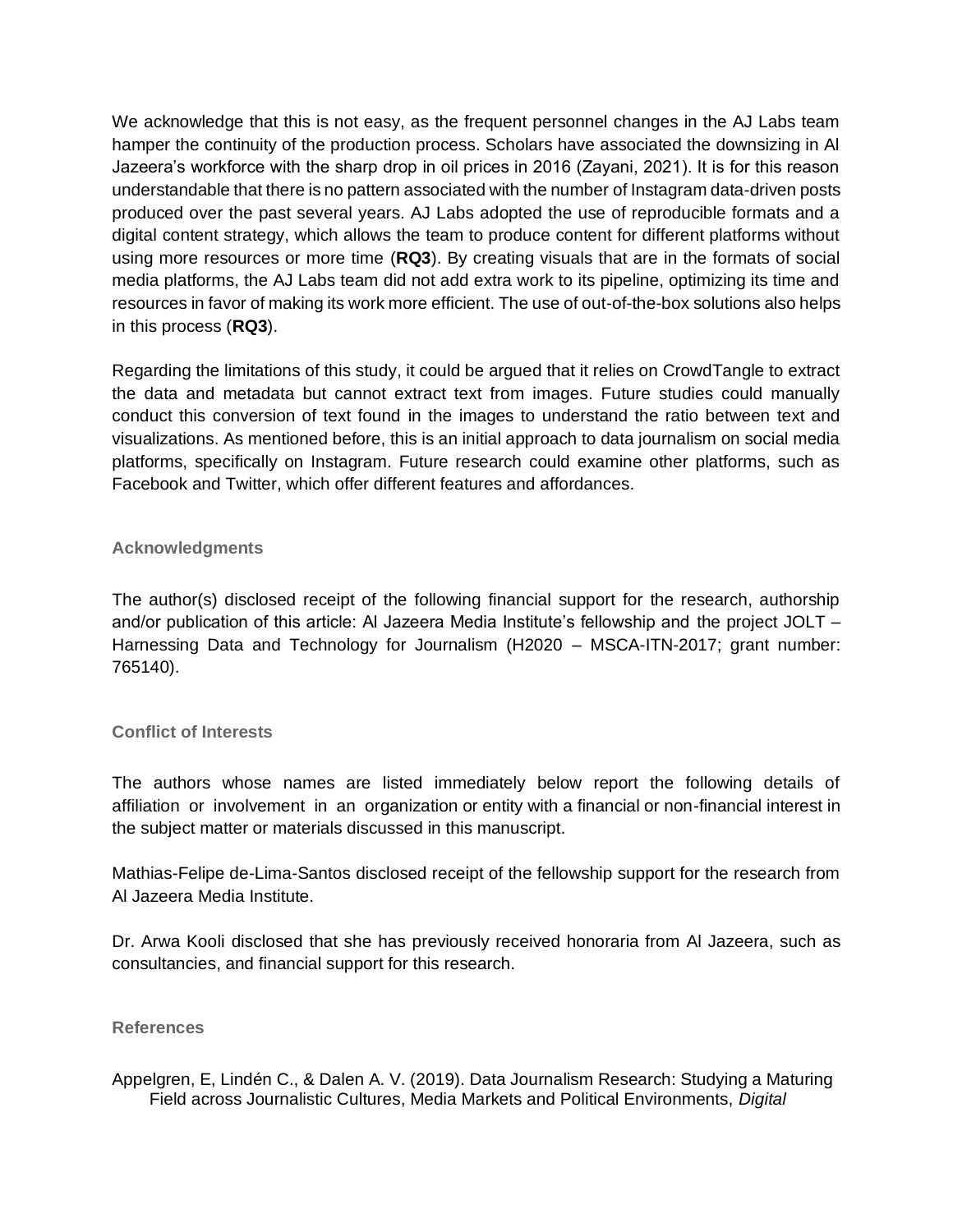*Journalism*, 7(9), 1191-1199. DOI: 10.1080/21670811.2019.1685899

- Appelgren, E. (2018). An Illusion of Interactivity. *Journalism Practice*, *12*(3), 308–325. https://doi.org/10.1080/17512786.2017.1299032
- Bebawi, S. (2019). *Data Journalism and Investigative Reporting in the Arab World: From Emotive to Evidence-Based Journalism* (pp. 193–204). Palgrave Macmillan, Cham. https://doi.org/10.1007/978-3-030-25177-2\_11
- Belair-Gagnon, V., Nelson, J. L., & Lewis, S. C. (2019). Audience Engagement, Reciprocity, and the Pursuit of Community Connectedness in Public Media Journalism. *Journalism Practice*, *13*(5), 558–575. https://doi.org/10.1080/17512786.2018.1542975
- Boczkowski, P. J., & Anderson, C. W. (Eds.). (2017). *Remaking the news : essays on the future of journalism scholarship in the digital age* (1st ed.). MIT Press.
- Bozzi, N. (2020). #digitalnomads, #solotravellers, #remoteworkers: A Cultural Critique of the Traveling Entrepreneur on Instagram. *Social Media and Society*, *6*(2). https://doi.org/10.1177/2056305120926644
- Bradshaw, P. (2021). Data Journalism with Impact. In J. Gray & L. Bounegru (Eds.), *The Data Journalism Handbook* (2nd ed.). https://doi.org/10.5117/9789462989511\_ch52
- Bruns, A. (2018). *Gatewatching and News Curation* (A. Bruns (Ed.)). Peter Lang US, New York. https://doi.org/10.3726/b13293
- Bruns, A., Harrington, S., & Hurcombe, E. (2020). 'Corona? 5G? or both?': the dynamics of COVID-19/5G conspiracy theories on Facebook. *Media International Australia*, 1329878X2094611.<https://doi.org/10.1177/1329878X20946113>
- Bucher, T., & Helmond, A. (2018). The Affordances of Social Media Platforms. In J. Burgess,A. Marwick, & T. Poell (Eds.), The SAGE Handbook of Social Media (pp. 233–253). Sage Publications, New York.
- Coddington, M. (2015). Clarifying Journalism's Quantitative Turn. *Digital Journalism*, *3*(3), 331– 348. https://doi.org/10.1080/21670811.2014.976400
- Córdoba-Cabús, A., & García-Borrego, M. (2020). Las visualizaciones como parte fundamental del periodismo de datos. Análisis de la tipología, la interactividad y las funciones. *Doxa Comunicación. Revista Interdisciplinar de Estudios de Comunicación y Ciencias Sociales*, *2020*(31), 87–105. https://doi.org/10.31921/doxacom.n31a4
- de-Lima-Santos, M.-F., & Mesquita, L. (2021). Data Journalism in favela: Made by, for, and about Forgotten and Marginalized Communities. *Journalism Practice*, 1–19. https://doi.org/10.1080/17512786.2021.1922301
- de-Lima-Santos, M. F., Schapals, A. K., & Bruns, A. (2020). Out-of-the-box versus in-house tools: how are they affecting data journalism in Australia? *Media International Australia*. https://doi.org/10.1177/1329878X20961569

Dunaway, J., Searles, K., Sui, M., & Paul, N. (2018). News Attention in a Mobile Era. *Journal of*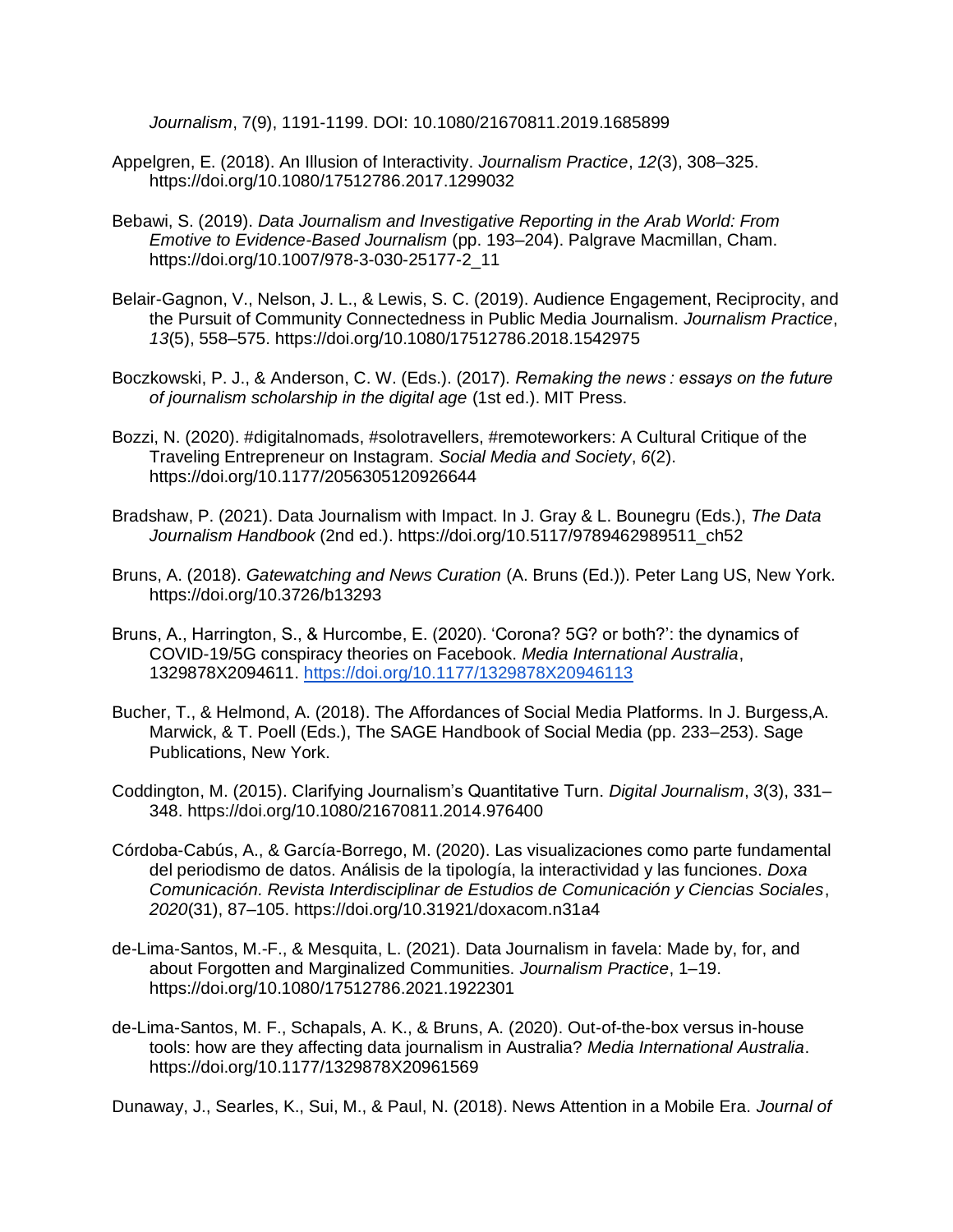*Computer-Mediated Communication*, *23*(2), 107–124. https://doi.org/10.1093/jcmc/zmy004

- Borges-Rey, E. (2016). Unravelling Data Journalism: *A study of data journalism practice in British newsrooms*. *Journalism Practice*, *10*(7), 833-843, DOI: [10.1080/17512786.2016.1159921](https://doi.org/10.1080/17512786.2016.1159921)
- Evens, T., & Van Damme, K. (2016). Consumers' Willingness to Share Personal Data: Implications for Newspapers' Business Models. *International Journal on Media Management*, *18*(1), 25–41. https://doi.org/10.1080/14241277.2016.1166429
- Fahmy, N., & Attia, M. A. majeed. (2021). A Field Study of Arab Data Journalism Practices in the Digital Era. *Journalism Practice*, *15*(2), 170–191. https://doi.org/10.1080/17512786.2019.1709532
- Hermida, A., & Young, M. L. (2019). *Data Journalism and the Regeneration of News* (A. Hermida & M. L. Young (Eds.) (1st ed.). Routledge. https://doi.org/10.4324/9781315163895
- Highfield, T., & Leaver, T. (2015). A methodology for mapping instagram hashtags. *First Monday*, *20*(1), 1–11. https://doi.org/10.5210/fm.v20i1.5563
- Holton, A. E., & Lewis, S. C. (2011). Journalists, social media, and the use of humor on Twitter. *The Electonic Journal of Communication*, *21*(1–2).
- Karlsson, M. (2011). The immediacy of online news, the visibility of journalistic processes and a restructuring of journalistic authority. *Journalism: Theory, Practice & Criticism*, *12*(3), 279– 295. https://doi.org/10.1177/1464884910388223
- Knight, M. (2015). Data journalism in the UK: a preliminary analysis of form and content. *Journal of Media Practice*, *16*(1), 55–72. https://doi.org/10.1080/14682753.2015.1015801
- Larrondo, A., Fernandes, J., & Agirreazkuenaga, I. (2017). Editorial. *Teknokultura. Revista de Cultura Digital y Movimientos Sociales*, *14*(2), 199–208. https://doi.org/10.5209/tekn.57374
- Lewis, N. P., & Nashmi, E. Al. (2019). Data Journalism in the Arab Region: Role Conflict Exposed. *Digital Journalism*, *7*(9), 1200–1214. https://doi.org/10.1080/21670811.2019.1617041
- Lewis, S. C., & Westlund, O. (2015). Big Data and Journalism: Epistemology, expertise, economics, and ethics. *Digital Journalism*, *3*(3), 447–466. https://doi.org/10.1080/21670811.2014.976418
- Li, B., Scott, O. K. M., Naraine, M. L., & Ruihley, B. J. (2021). Tell Me a Story: Exploring Elite Female Athletes' Self-Presentation via an Analysis of Instagram Stories. *Journal of Interactive Advertising*, 1–19. https://doi.org/10.1080/15252019.2020.1837038
- Loosen, W., Reimer, J., & De Silva-Schmidt, F. (2017). Data-driven reporting: An on-going (r)evolution? An analysis of projects nominated for the Data Journalism Awards 2013– 2016. *Journalism: Theory, Practice & Criticism*, *21*(9), 1246–1263. https://doi.org/10.1177/1464884917735691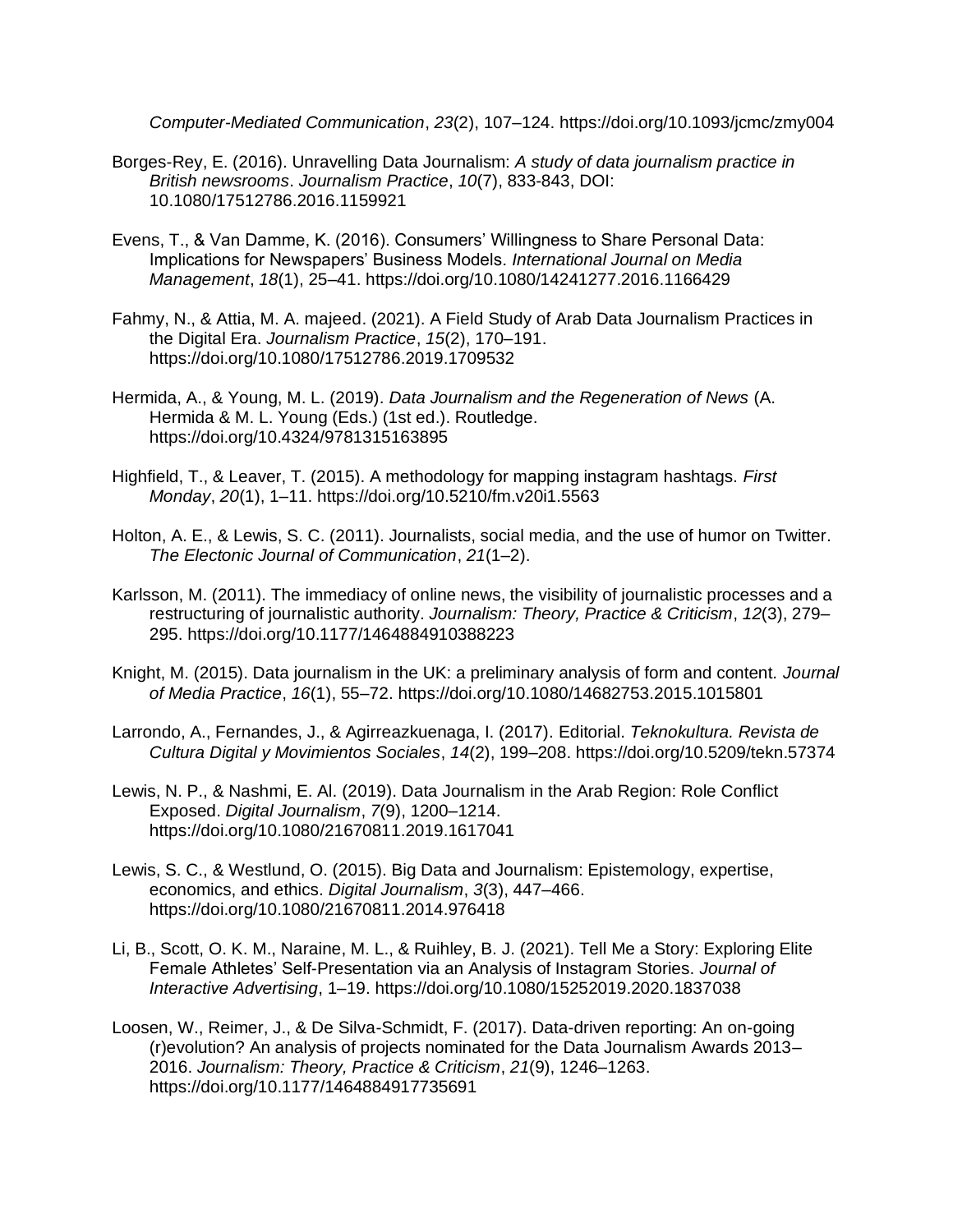- Mellado, C., & Alfaro, A. (2020). Platforms, Journalists and Their Digital Selves. *Digital Journalism*, *8*(10), 1258–1279. https://doi.org/10.1080/21670811.2020.1817763
- Mutsvairo, B. (2019). Challenges Facing Development of Data Journalism in Non-Western Societies. *Digital Journalism*, *7*(9), 1289–1294. https://doi.org/10.1080/21670811.2019.1691927
- Myllylahti, M. (2018). *Google, Facebook and New Zealand news media: The problem of platform dependency.* (Issue September).
- Myllylahti, M. (2020). Paying Attention to Attention: A Conceptual Framework for Studying News Reader Revenue Models Related to Platforms. *Digital Journalism*, *8*(5), 567–575. https://doi.org/10.1080/21670811.2019.1691926
- Nguyen, A., & Lugo-Ocando, J. (2016). The state of data and statistics in journalism and journalism education: Issues and debates. *Journalism: Theory, Practice & Criticism*, *17*(1), 3–17. https://doi.org/10.1177/1464884915593234
- Ohlsson, J., & Facht, U. (2017). *AD WARS - Digital Challenges for Ad-Financed News Media in the Nordic Countries*.
- Omena, J. J., Rabello, E. T., & Mintz, A. G. (2020). Digital Methods for Hashtag Engagement Research. *Social Media and Society*, *6*(3). https://doi.org/10.1177/2056305120940697
- Rifkin, J. (2014). *The zero marginal cost society: The internet of things, the collaborative commons, and the eclipse of capitalism*. St. Martin's Press.
- Sacco, V., & Bossio, D. (2017). Don't Tweet This!: How journalists and media organizations negotiate tensions emerging from the implementation of social media policy in newsrooms. *Digital Journalism*, *5*(2), 177–193. https://doi.org/10.1080/21670811.2016.1155967
- Salimi, M. (2019). The Status of Data Journalism in Iranian Media. In Mutsvairo B., Bebawi S., & Borges-Rey E. (Eds.), *Data Journalism in the Global South* (1st ed., pp. 205–237). Palgrave Macmillan, Cham. https://doi.org/10.1007/978-3-030-25177-2\_12
- Salleh, S. (2014). Instagram Marketing : A Content Analysis of Top Malaysian Restaurant Brands 2 Literature Review. *Instagram Marketing: A Content Analysis of Top Malaysian Restaurant Brands*.
- Segger, M. (2018, June 28). *Lessons for showcasing data journalism on social media*. Medium The Economist. https://medium.com/severe-contest/lessons-for-showcasing-datajournalism-on-social-media-17e6ed03a868
- Späth, D., Lopez, E., & Giefer, A. (2021, February 22). *You Draw It AR: Instagram Face Filters for Data-Driven Journalism | DW Innovation*. DW Innovation. https://innovation.dw.com/you-draw-it-ar-instagram-face-filters-for-data-driven-journalism/
- Stalph, F. (2018). Classifying Data Journalism: A content analysis of daily data-driven stories. *Journalism Practice*, *12*(10), 1332–1350. https://doi.org/10.1080/17512786.2017.1386583
- Stalph, F., & Borges-Rey, E. (2018). Data Journalism Sustainability. *Digital Journalism*, *6*(8),